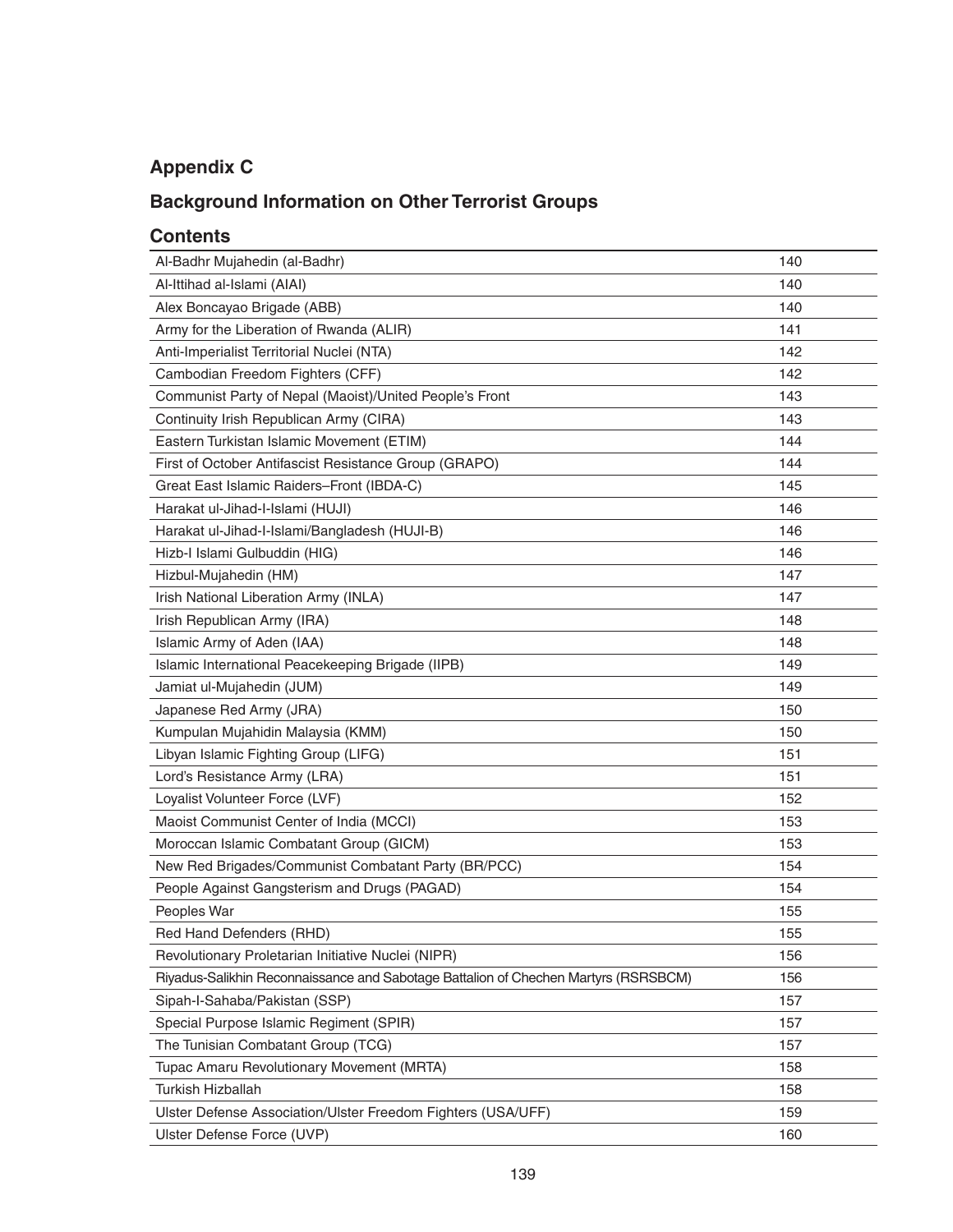| <b>Al-Badhr Mujahidin</b><br>(al-Badr)       | <b>Description</b><br>Split from Hizb ul-Mujahidin (HM) in 1998. Traces its origins to 1971 when a group<br>of the same name attacked Bengalis in East Pakistan. Later operated as part of<br>Gulbuddin Hekmatyar's Hizb-I-Islami (HIG) in Afghanistan and from 1990 as a unit of<br>HM in Kashmir.                                                                                                                                                                     |
|----------------------------------------------|-------------------------------------------------------------------------------------------------------------------------------------------------------------------------------------------------------------------------------------------------------------------------------------------------------------------------------------------------------------------------------------------------------------------------------------------------------------------------|
|                                              | <b>Activities</b><br>Has conducted a number of operations against Indian military targets in Jammu and<br>Kashmir.                                                                                                                                                                                                                                                                                                                                                      |
|                                              | <b>Strength</b><br>Perhaps several hundred.                                                                                                                                                                                                                                                                                                                                                                                                                             |
|                                              | <b>Location/Area of Operation</b><br>Jammu and Kashmir, Pakistan, and Afghanistan.                                                                                                                                                                                                                                                                                                                                                                                      |
|                                              | <b>External Aid</b><br>Unknown.                                                                                                                                                                                                                                                                                                                                                                                                                                         |
| <b>Al-Ittihad al-Islami</b><br>(AIAI)        | <b>Description</b><br>AIAI rose to power in the early 1990s following the collapse of the Siad Barre regime.<br>Some members of AIAI maintain ties to al-Qaida.                                                                                                                                                                                                                                                                                                         |
|                                              | <b>Activities</b><br>The group is believed to be responsible for a series of bomb attacks in public places<br>in Addis Ababa in 1996 and 1997 as well as the kidnapping of several relief workers in<br>1998. AIAI sponsors Islamic social programs, such as orphanages and schools, and<br>provides pockets of security in Somalia.                                                                                                                                    |
|                                              | <b>Strength</b><br>Estimated membership is roughly 2,000 persons, of which a small percentage is<br>considered militant. During the 1990s, AIAI sustained significant losses at the hands<br>of the Ethiopian military, from which the group never fully recovered. Members now<br>operate in small cells or groups.                                                                                                                                                    |
|                                              | <b>Location/Area of Operations</b><br>Primarily in Somalia, with limited presence in Ethiopia and Kenya.                                                                                                                                                                                                                                                                                                                                                                |
|                                              | <b>External Aid</b><br>Receives funds from Middle East financiers and Western diaspora remittances and<br>suspected of receiving training in Afghanistan in the past. Past weapons deliveries via<br>Sudan and Eritrea.                                                                                                                                                                                                                                                 |
| <b>Alex Boncayao</b><br><b>Brigade (ABB)</b> | <b>Description</b><br>The ABB, the breakaway urban hit squad of the Communist Party of the Philippines/<br>New People's Army, was formed in the mid-1980s. The ABB was added to the Terrorist<br>Exclusion list in December 2001.                                                                                                                                                                                                                                       |
|                                              | <b>Activities</b><br>Responsible for more than 100 murders, including the murder in 1989 of US Army Col.<br>James Rowe in the Philippines. In March 1997, the group announced it had formed<br>an alliance with another armed group, the Revolutionary Proletarian Army (RPA). In<br>March 2000, the group claimed credit for a rifle grenade attack against the Department<br>of Energy building in Manila and strafed Shell Oil offices in the central Philippines to |

protest rising oil prices.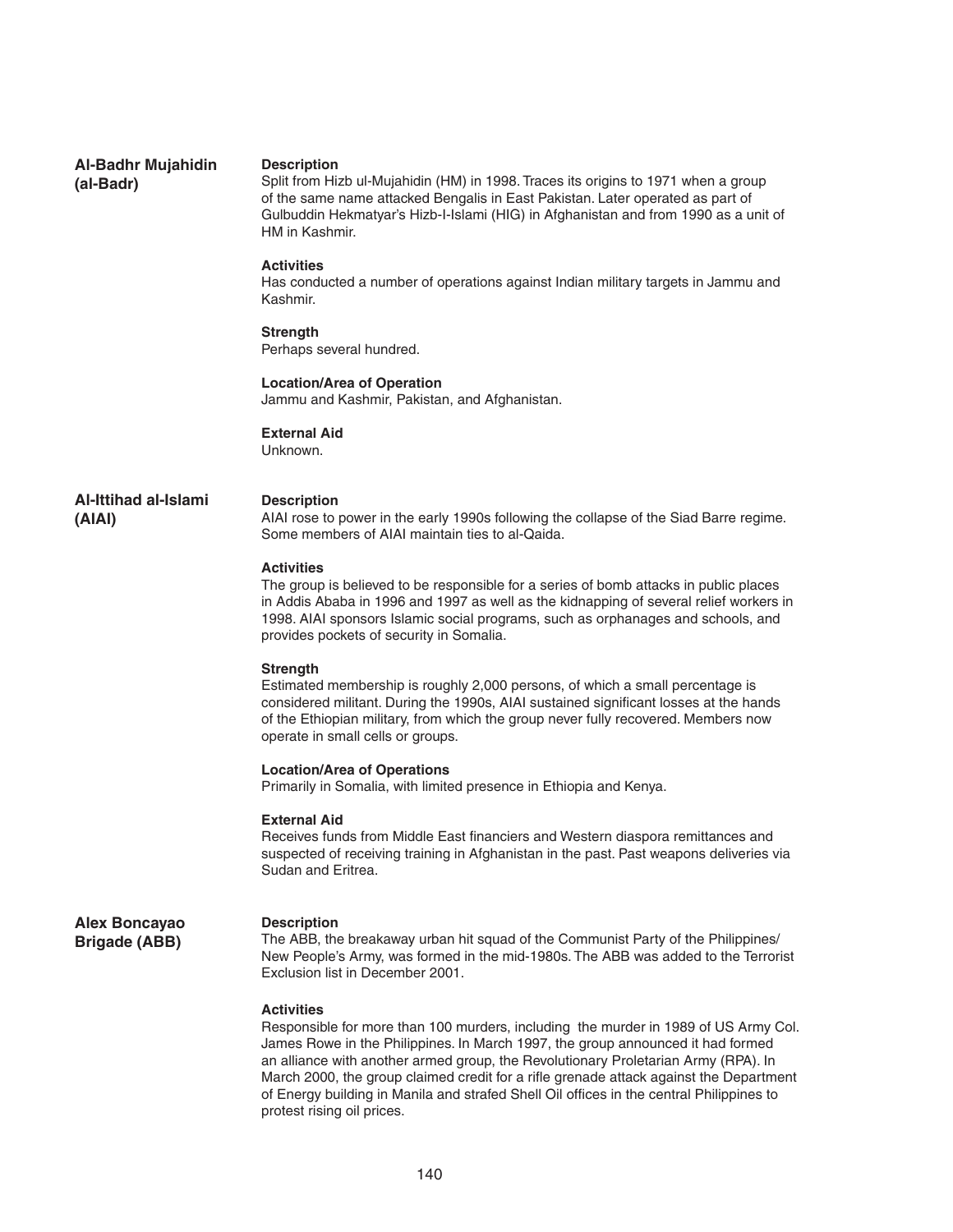#### **Strength**

Approximately 500.

### **Location/Area of Operation**

The largest RPA/ABB groups are on the Philippine islands of Luzon, Negros, and the Visayas.

#### **External Aid**

Unknown.

### **Description**

The Armed Forces of Rwanda (FAR) was the army of the ethnic Hutu-dominated Rwandan regime that carried out the genocide of 500,000 or more Tutsis and regime opponents in 1994. The Interahamwe was the civilian militia force that carried out much of the killing. The groups merged and recruited additional fighters after they were forced from Rwanda into the Democratic Republic of Congo (DRC; then Zaire) in 1994. They became known as the Army for the Liberation of Rwanda (ALIR), which is the armed branch of the PALIR or Party for the Liberation of Rwanda. In 2001, ALIR—while not formally disbanded—was supplanted by the Democratic Front for the Liberation of Rwanda (FDLR). Though directly descended from those who organized and carried out the genocide, identified FDLR leaders are not thought to have played a role in the killing. They have worked to build bridges to other opponents of the Kigali regime, including ethnic Tutsis.

#### **Activities**

ALIR sought to topple Rwanda's Tutsi-dominated government , reinstitute Hutu domination, and, possibly, complete the genocide. In 1996, a message—allegedly from the ALIR—threatened to kill the US ambassador to Rwanda and other US citizens. In 1999, ALIR guerrillas critical of alleged US-UK support for the Rwandan regime kidnapped and killed eight foreign tourists, including two US citizens, in a game park on the Democratic Republic of Congo-Uganda border. In the 1998-2002 Congolese war, the ALIR/FDLR was allied with Kinshasa against the Rwandan invaders. FDLR's political wing has mainly sought to topple the Kigali regime via alliance with Tutsi regime opponents. They established the ADRN Igihango alliance in 2002, but it has not resonated politically in Rwanda.

#### **Strength**

Exact strength is unknown, but several thousand FDLR guerrillas operate in eastern DRC close to the Rwandan border. In 2003, the United Nations, with Rwandan assistance, repatriated close to 1,500 FDLR combatants from the DRC. The senior FDLR military commander returned to Rwanda in November 2003 and has been working with Kigali to encourage the return of his comrades.

#### **Location/Area of Operation**

Mostly eastern Democratic Republic of the Congo.

#### **External Support**

The Government of the Democratic Republic of the Congo provided training, arms, and supplies to ALIR forces to combat Rwandan armed forces that invaded the DRC in 1998 but halted that support in 2002.

## **Army for the Liberation of Rwanda (ALIR)** a.k.a. Ex-FAR/

Interahamwe, (formerly Armed Forces of Rwanda)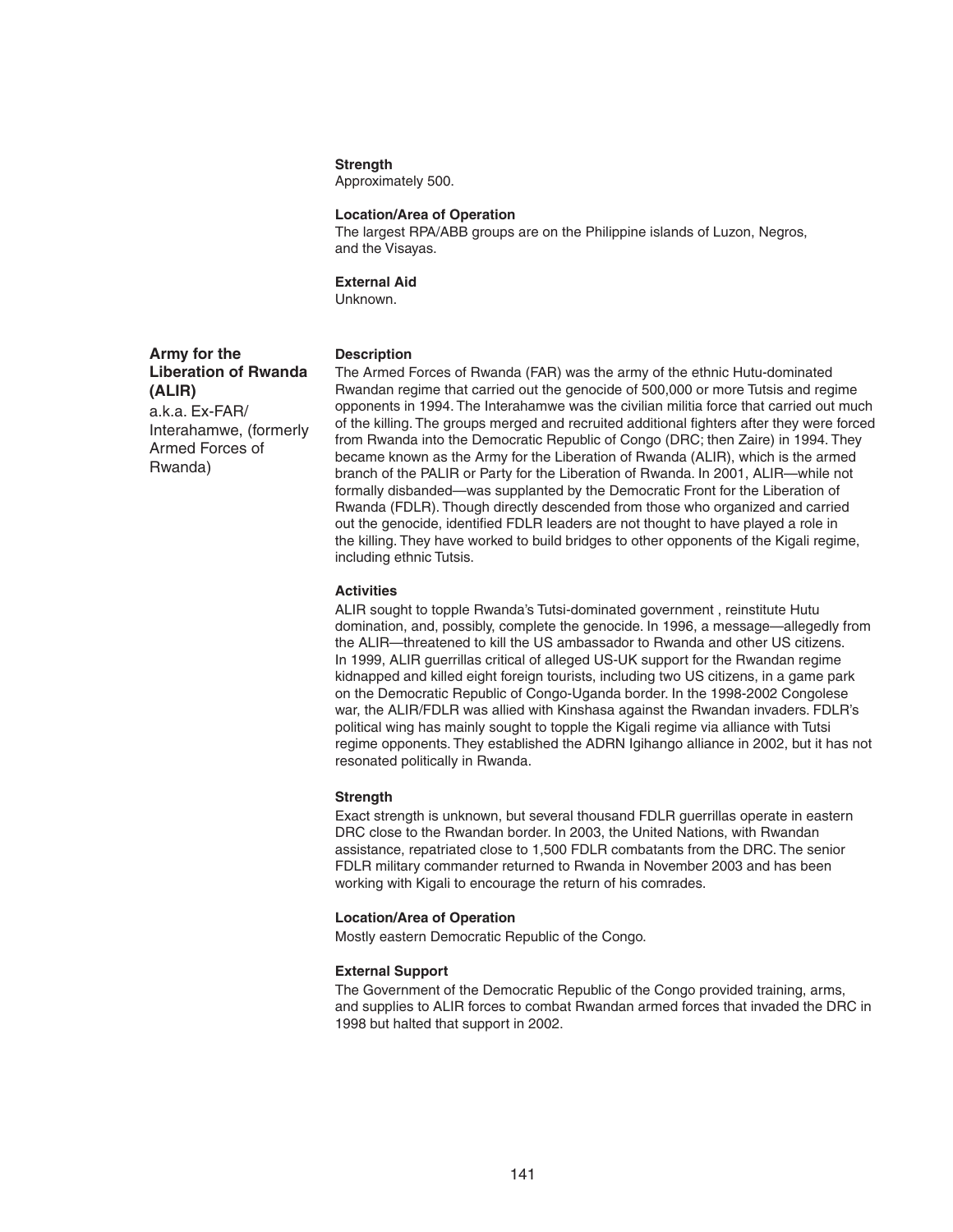## **Anti-Imperialist Territorial Nuclei (NTA)** a.k.a. Anti-Imperialist

Territorial Units

#### **Description**

Clandestine leftist extremist group that first appeared in the Friuli region in Italy in 1995. Adopted the class-struggle ideology of the Red Brigades of the 1970s and 1980s and a similar logo—an encircled five-point star—for their declarations. Seeks the formation of an "anti-imperialist fighting front" with other Italian leftist terrorist groups including Revolutionary Proletarian Initiative Nuclei and the New Red Brigades. Opposes what it perceives as US and NATO imperialism and condemns Italy's foreign and labor polices. Identified experts in four Italian Government sectors-federalism, privatizations, justice reform, and jobs and pensions—as potential targets in a leaflet dated January 2002.

#### **Activities**

To date, the group has conducted attacks against property rather than persons. This pattern continued in 2003 when NTA claimed responsibility for the arson attacks against three vehicles belonging to US troops serving at the Ederle and Aviano bases in Italy. In January 2002, police thwarted an attempt by four NTA members to enter the Rivolto Military Air Base. It claimed responsibility for a bomb attack in September 2000 against the Central European Initiative office in Trieste and a bomb attack in August 2001 against the Venice Tribunal building. During the NATO intervention in Kosovo, NTA members threw gasoline bombs at the Venice and Rome headquarters of the then-ruling party, Democrats of the Left.

#### **Strength**

Approximately 20 members. In 2003, no NTA members were arrested and prosecuted.

## **Location/Area of Operation**

Primarily northeastern Italy.

#### **External Aid**

None evident.

## **Cambodian Freedom Fighters (CFF)** a.k.a. Cholana Kangtoap Serei Cheat

Kampouchea

**Description**

The Cambodian Freedom Fighters (CFF) emerged in November 1998 in the wake of political violence that saw many influential Cambodian leaders flee and the Cambodian People's Party assume power. With an avowed aim of overthrowing the Government, the US-based group is led by a Cambodian-American, a former member of the opposition Sam Rainsy Party. The CFF's membership reportedly includes Cambodian-Americans based in Thailand and the United States and former soldiers from the Khmer Rouge, Royal Cambodian Armed Forces, and various political factions.

#### **Activities**

The Cambodian Government arrested seven CFF members who were reportedly planning an unspecified terrorist attack in southwestern Cambodia in late 2003, but there were no successful CFF attacks in 2003. Cambodian courts in February and March 2002 prosecuted 38 CFF members suspected of staging an attack in Cambodia in 2000. The courts convicted 19 members, including one US citizen, of "terrorism" and/ or "membership in an armed group" and sentenced them to terms of five years to life imprisonment. The group claimed responsibility for an attack in late November 2000 on several government installations that killed at least eight persons and wounded more than a dozen. In April 1999, five CFF members were arrested for plotting to blow up a fuel depot outside Phnom Penh with antitank weapons.

#### **Strength**

Exact strength is unknown, but totals probably never have exceeded 100-armed fighters.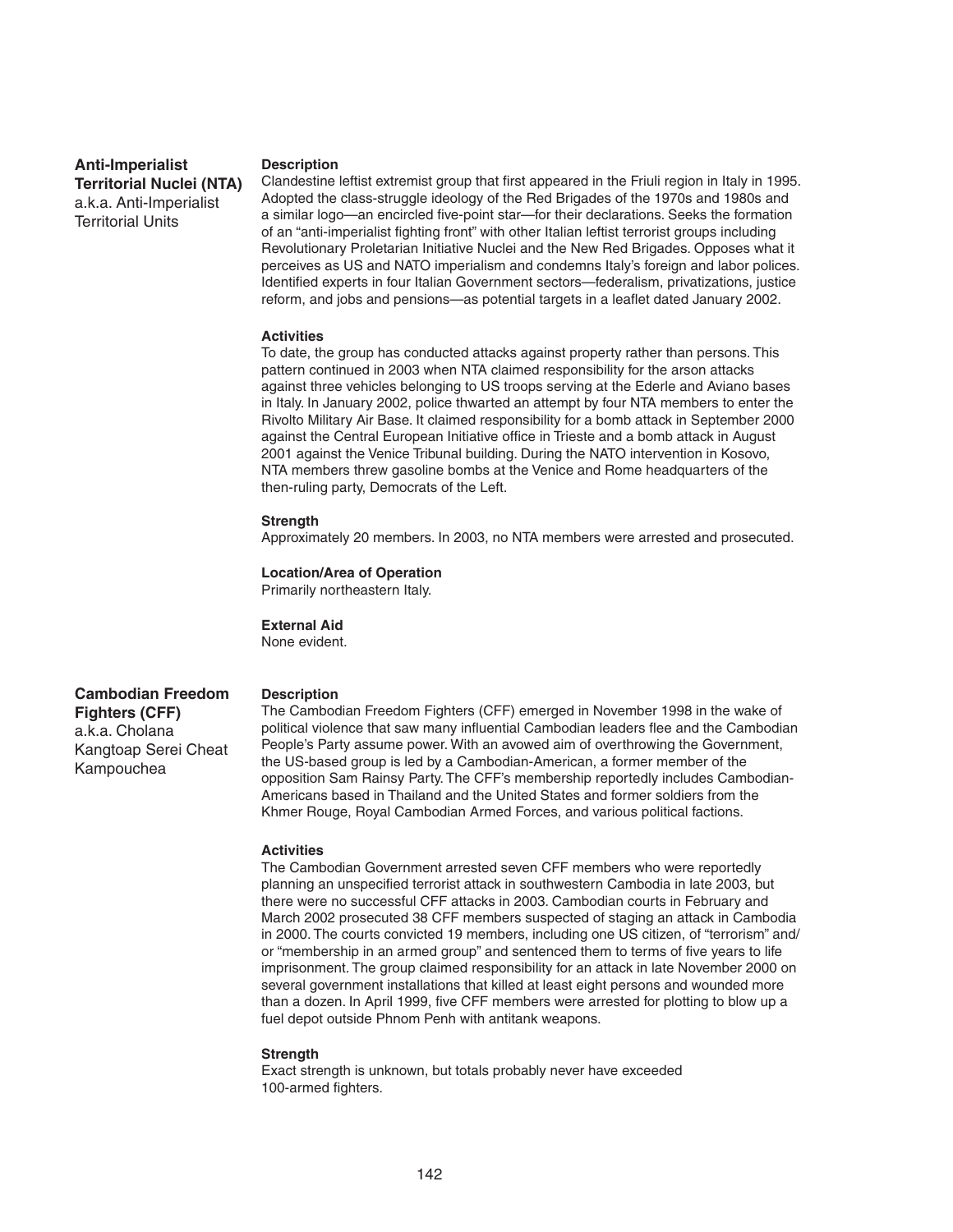Northeastern Cambodia near the Thai border and the United States.

#### **External Aid**

US-based leadership collects funds from the Cambodian-American community.

**Communist Party of Nepal (Maoist)/ United People's Front**

#### **Description**

The Communist Party of Nepal (Maoist) insurgency grew out of the increasing radicalization and fragmentation of leftwing parties following the emergence of democracy in 1990. The United People's Front—a coalition of leftwing parties participated in the elections of 1991, but the Maoist wing failed to win the minimum three percent of the vote leading to their exclusion from voter lists in the elections of 1994. In response, they abandoned electoral politics and in 1996 launched the insurgency. The Maoists' ultimate objective is the takeover of the government and the transformation of society, probably including the elimination of the present elite, nationalization of the private sector, and collectivization of agriculture. In 2003, the United States designated Nepal's Maoists under Executive Order (EO) 13224 as a supporter of terrorist activity.

#### **Activities**

The Maoists have utilized traditional guerrilla war tactics aimed at ultimately overthrowing the Nepalese Government in favor of a single-party Communist state. In line with these efforts, the Maoists continue to use murder, torture, arson, sabotage, extortion, child conscription, kidnapping, threats of physical violence, bombings, and assassinations to intimidate and coerce the populace. In 2002, Maoists claimed responsibility for assassinating two Nepalese US Embassy guards, citing anti-Maoist spying, and in a press statement threatened foreign embassy missions—including the US mission—to deter foreign support for the Nepalese Government.

## **Strength**

Probably several thousand full-time cadres.

#### **Location**

Operations are conducted throughout Nepal. Press reports indicate Maoist leaders reside in India.

#### **External Aid**

None.

**Continuity Irish Republican Army (CIRA)**

#### **Description**

Terrorist splinter group formed in 1994 as the clandestine armed wing of Republican Sinn Fein (RSF), which split from Sinn Fein in 1986. "Continuity" refers to the group's belief that it is carrying on the original IRA goal of forcing the British out of Northern Ireland. Cooperates with the larger Real IRA. Designated under Executive Order 13224 in December 2001.

#### **Activities**

CIRA has been active in Belfast and the border areas of Northern Ireland where it has carried out bombings, assassinations, kidnappings, hijackings, extortion, and robberies. On occasion, it has provided advance warning to police of its attacks. Targets include British military, Northern Ireland security targets, and loyalist paramilitary groups. Unlike the Provisional IRA, CIRA is not observing a cease-fire. CIRA continued its bombing campaign in 2003 with a string of low-level improvised explosive device attacks. A senior CIRA member was arrested, and two powerful RIRA bombs were seized in a June 2003 raid.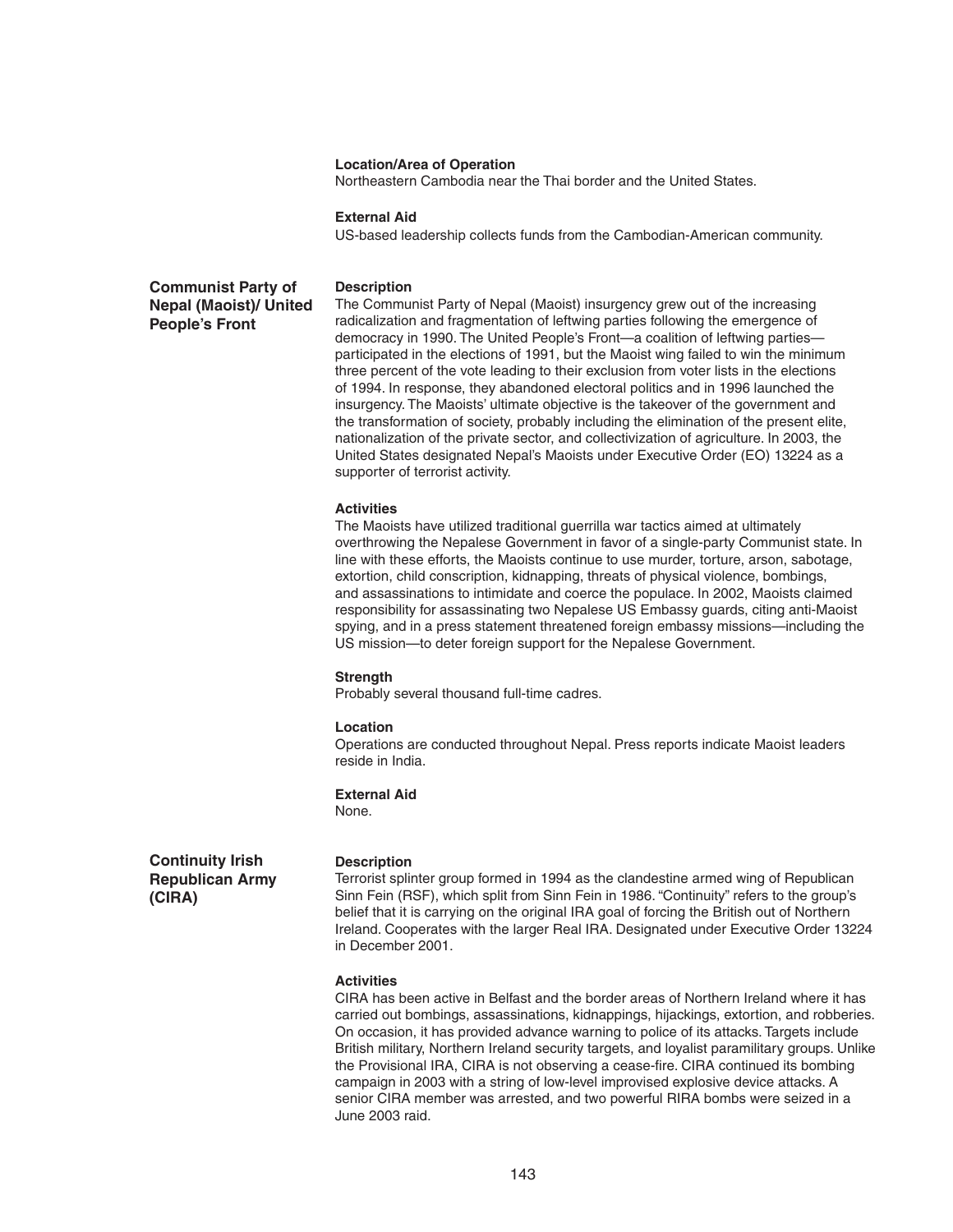#### **Strength**

Fewer than 50 hard-core activists. Eleven CIRA members have been convicted of criminal charges, and others are awaiting trial. Police counterterrorist operations have reduced the group's strength, but CIRA has been able to reconstitute its membership through active recruiting efforts.

#### **Location/Area of Operation**

Northern Ireland, Irish Republic. Does not have an established presence on the UK mainland.

#### **External Aid**

Suspected of receiving funds and arms from sympathizers in the United States. May have acquired arms and materiel from the Balkans in cooperation with the Real IRA.

## **Eastern Turkistan Islamic Movement (ETIM)**

#### **Description**

The Eastern Turkistan Islamic Movement (ETIM), a small Islamic extremist group based in China's western Xinjiang Province, is the most militant of the ethnic Uighur separatist groups pursuing an independent "Eastern Turkistan," an area that would include Turkey, Kazakhstan, Kyrgyzstan, Uzbekistan, Pakistan, Afghanistan, and Xinjiang. ETIM is linked to al-Qaida and the international mujahidin movement. Designated under EO 13224 in September 2002.

#### **Activities**

ETIM militants fought alongside al-Qaida and Taliban forces in Afghanistan during Operation Enduring Freedom. In October 2003, Pakistani soldiers killed ETIM leader Hassan Makhsum during raids on al-Qaida–associated compounds in western Pakistan. US and Chinese Government information suggests ETIM is responsible for various terrorist acts inside and outside China. In May 2002, two ETIM members were deported to China from Kyrgyzstan for plotting to attack the US Embassy in Kyrgyzstan as well as other US interests abroad.

#### **Strength**

Unknown. Only a small minority of ethnic Uighurs supports the Xinjiang independence movement or the formation of an East Turkistan.

#### **Location/Area of Operation**

Xinjiang Province and neighboring countries in the region.

#### **External Aid**

ETIM has received training and financial assistance from al-Qaida.

**First of October Antifascist Resistance Group (GRAPO) Grupo de Resistencia Anti-Fascista Primero de Octubre**

#### **Description**

Formed in 1975 as the armed wing of the illegal Communist Party of Spain during the Franco era. Advocates the overthrow of the Spanish Government and its replacement with a Marxist-Leninist regime. GRAPO is vehemently anti-United States, seeks the removal of all US military forces from Spanish territory, and has conducted and attempted several attacks against US targets since 1977. The group issued a communique following the attacks of 11 September in the United States, expressing its satisfaction that "symbols of imperialist power" were decimated and affirming that "the war" has only just begun. Designated under EO 13224 in December 2001.

#### **Activities**

GRAPO did not mount a successful terrorist attack in 2003, marking the second consecutive year without an attack. The group suffered several major setbacks as well. In March, the group's political wing—the Reconstituted Communist Party of Spain (PCE/R)—was outlawed, marking the first time in the organization's 28-year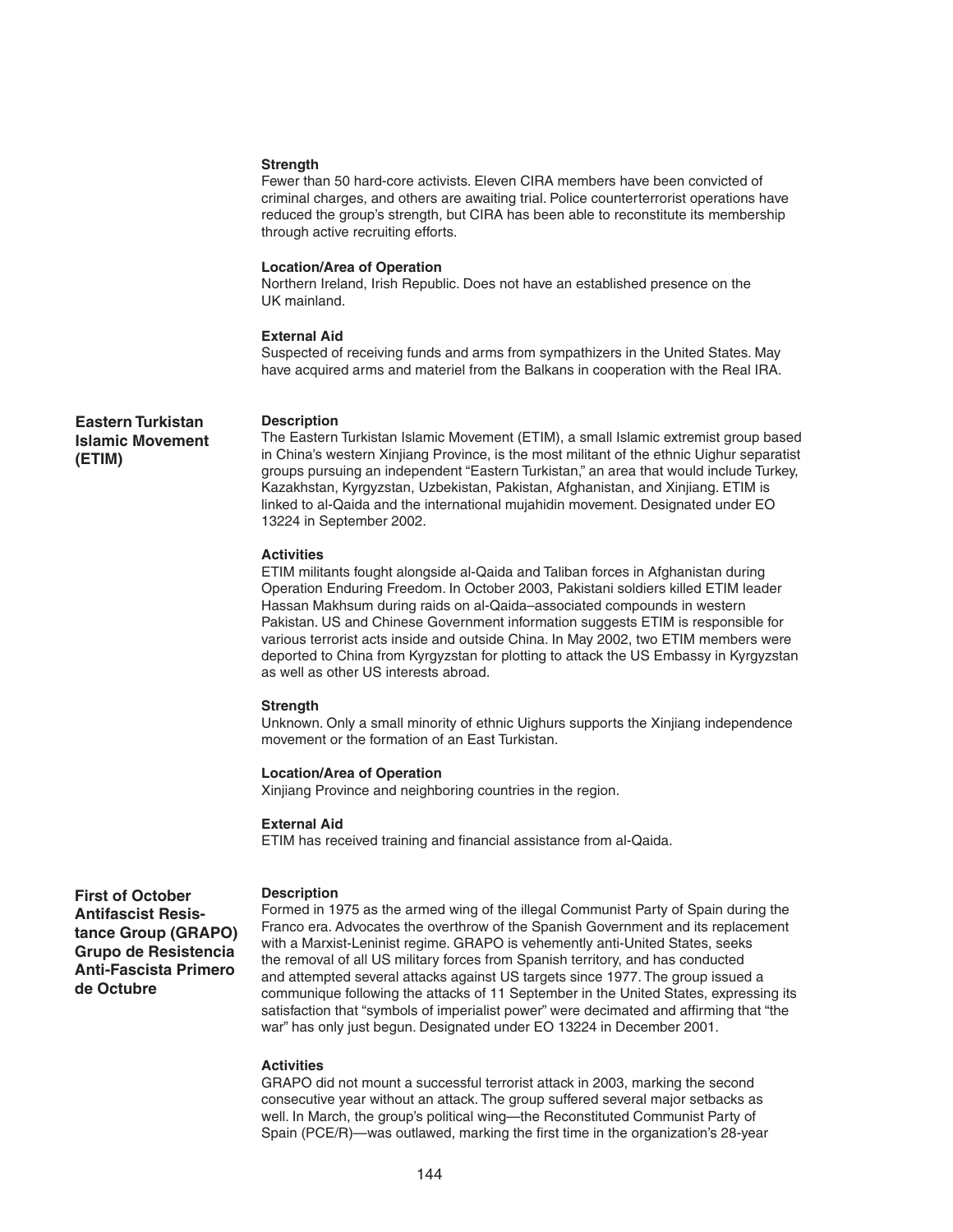history that the Spanish judicial system ruled that GRAPO and the PCE/R comprised a single organization. In June, seven GRAPO members—including four leaders—were sentenced to various prison terms in France. Early in 2003, GRAPO committed a series of bank robberies, ostensibly to fund its operations. GRAPO has killed more than 90 persons and injured more than 200 since its formation. The group's operations traditionally have been designed to cause material damage and gain publicity rather than inflict casualties, but the terrorists have conducted lethal bombings and closerange assassinations. In May 2000, the group killed two security guards during a botched armed robbery attempt of an armored truck carrying an estimated \$2 million, and in November 2000, members assassinated a Spanish policeman in a possible reprisal for the arrest that month of several GRAPO leaders in France.

#### **Strength**

Fewer than two-dozen activists remaining. Police have made periodic large-scale arrests of GRAPO members, crippling the organization and forcing it into lengthy rebuilding periods. In 2002, Spanish and French authorities arrested 22 suspected members, including some of the group's reconstituted leadership. Three more members were arrested in December 2003.

## **Location/Area of Operation**

Spain.

**External Aid** None.

**Great East Islamic Raiders–Front (IBDA-C)**

## **Description**

The Islamic Great Eastern Raiders–Front (IBDA-C) is a Sunni Salafist group that supports Islamic rule in Turkey and believes that Turkey's present secular leadership is "illegal." It has been known to cooperate with various opposition elements in Turkey in attempts to destabilize the country's political structure. The group supports the establishment of a "pure Islamic" state, to replace the present "corrupt" Turkish regime that is cooperating with the West. Its primary goal is the establishment of the Federative Islamic State, a goal backed by armed terrorist attacks primarily against civilian targets. It has been active since the mid-1970s.

#### **Activities**

The IBDA-C has engaged in activities that minimize personal risk, such as bombings, throwing Molotov cocktails and sabotage. The group has announced its actions and targets in publications to its members, who are free to launch independent attacks. The IBDA-C typically has attacked civilian targets, including: churches, charities, minorityaffiliated targets, television transmitters, newspapers, prosecular journalists, Ataturk statues, taverns, banks, clubs, and tobacco shops.

One of the IBDA-C's more renowned attacks was the killing of 37 people in a firebomb attack in July 1993 on a hotel in Sivas. The group claimed responsibility for a quadruple bomb attack in Istanbul in February 2002. In 1994, the IBDA-C was tied to an attempt to assassinate a Jewish businessman and an attack on the Greek Orthodox Church in Istanbul. In 1992, the group had unconfirmed involvement in an attack on an Istanbul synagogue. Turkish police believe that the IBDA-C has also claimed responsibilities for attacks carried out by other groups to elevate its image.

#### **Strength**

Unknown.

**Location/Area of Operation** Turkey.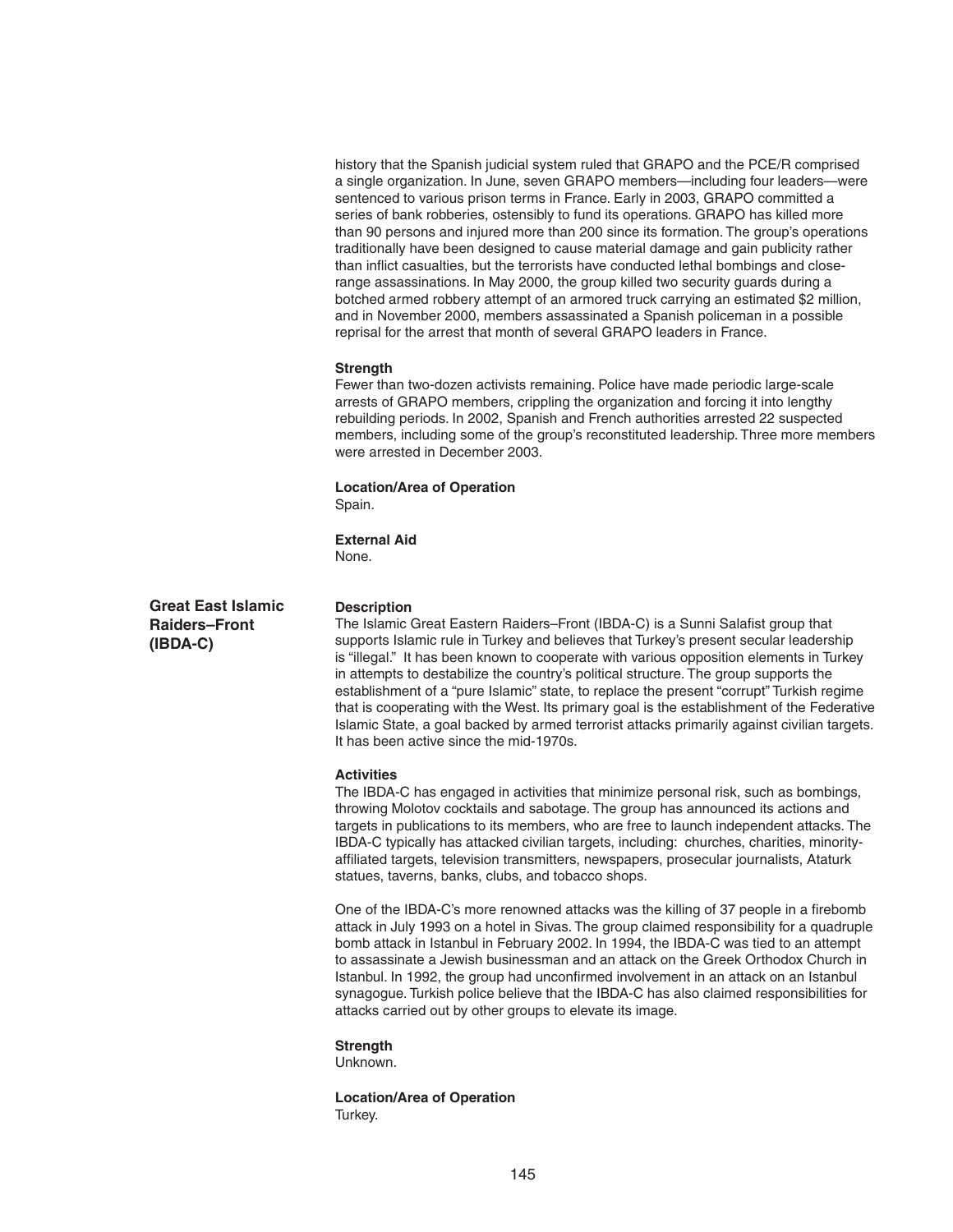## **External Aid**

Specific sources of external aid are unknown.

| Harakat ul-Jihad-i-Islami<br>(HUJI)<br>(Movement of Islamic<br>Holy War)                      | <b>Description</b><br>HUJI, a Sunni extremist group that follows the Deobandi tradition of Islam, was founded<br>in 1980 in Afghanistan to fight in the jihad against the Soviets. It also is affiliated with<br>the Jamiat Ulema-i-Islam Fazlur Rehman Jalili faction (JUI-F) and the Deobandi school<br>of Sunni Islam. The group, led by Qari Saifullah Akhtar and chief commander Amin<br>Rabbani, is made up primarily of Pakistanis and foreign Islamists who are fighting for<br>the liberation of Jammu and Kashmir and its accession to Pakistan. |
|-----------------------------------------------------------------------------------------------|------------------------------------------------------------------------------------------------------------------------------------------------------------------------------------------------------------------------------------------------------------------------------------------------------------------------------------------------------------------------------------------------------------------------------------------------------------------------------------------------------------------------------------------------------------|
|                                                                                               | <b>Activities</b><br>Has conducted a number of operations against Indian military targets in Jammu and<br>Kashmir. Linked to the Kashmiri militant group al-Faran that kidnapped five Western<br>tourists in Jammu and Kashmir in July 1995; one was killed in August 1995, and the<br>other four reportedly were killed in December of the same year.                                                                                                                                                                                                     |
|                                                                                               | <b>Strength</b><br>Exact numbers are unknown, but there may be several hundred members in Kashmir.                                                                                                                                                                                                                                                                                                                                                                                                                                                         |
|                                                                                               | <b>Location/Area of Operation</b><br>Pakistan and Kashmir. Trained members in Afghanistan until fall of 2001.                                                                                                                                                                                                                                                                                                                                                                                                                                              |
|                                                                                               | <b>External Aid</b><br>Specific sources of external aid are unknown.                                                                                                                                                                                                                                                                                                                                                                                                                                                                                       |
| Harakat ul-Jihad-i-Islami/<br><b>Bangladesh (HUJI-B)</b><br>(Movement of Islamic<br>Holy War) | <b>Description</b><br>The mission of HUJI-B, led by Shauqat Osman, is to establish Islamic rule in<br>Bangladesh. HUJI-B has connections to the Pakistani militant groups Harakat ul-Jihad-<br>i-Islami (HUJI) and Harakat ul-Mujahidin (HUM), who advocate similar objectives in<br>Pakistan and Jammu and Kashmir.                                                                                                                                                                                                                                       |
|                                                                                               | <b>Activities</b><br>HUJI-B was accused of stabbing a senior Bangladeshi journalist in November 2000 for<br>making a documentary on the plight of Hindus in Bangladesh. HUJI-B was suspected in<br>the assassination attempt in July 2000 of Bangladeshi Prime Minister Sheikh Hasina.                                                                                                                                                                                                                                                                     |
|                                                                                               | <b>Strength</b><br>HUJI-B has an estimated cadre strength of more than several thousand members.                                                                                                                                                                                                                                                                                                                                                                                                                                                           |
|                                                                                               | <b>Location/Area of Operation</b><br>Operates and trains members in Bangladesh, where it maintains at least six camps.                                                                                                                                                                                                                                                                                                                                                                                                                                     |
|                                                                                               | <b>External Aid</b><br>Funding of the HUJI-B comes primarily from madrassas in Bangladesh. The group also<br>has ties to militants in Pakistan that may provide another funding source.                                                                                                                                                                                                                                                                                                                                                                    |
| Hizb-I Islami Gulbuddin<br>(HIG)                                                              | <b>Description</b><br>Gulbuddin Hikmatyar founded Hizb-I Islami Gulbuddin (HIG) as a faction of the Hizb-I<br>Islami party in 1977, and it was one of the major mujahedin groups in the war against<br>the Soviets. HIG has long-established ties with Usama Bin Ladin. In the early 1990s,<br>Hikmatyar ran several terrorist training camps in Afghanistan and was a pioneer in<br>sending mercenary fighters to other Islamic conflicts. Hikmatyar offered to shelter Bin<br>Ladin after the latter fled Sudan in 1996.                                 |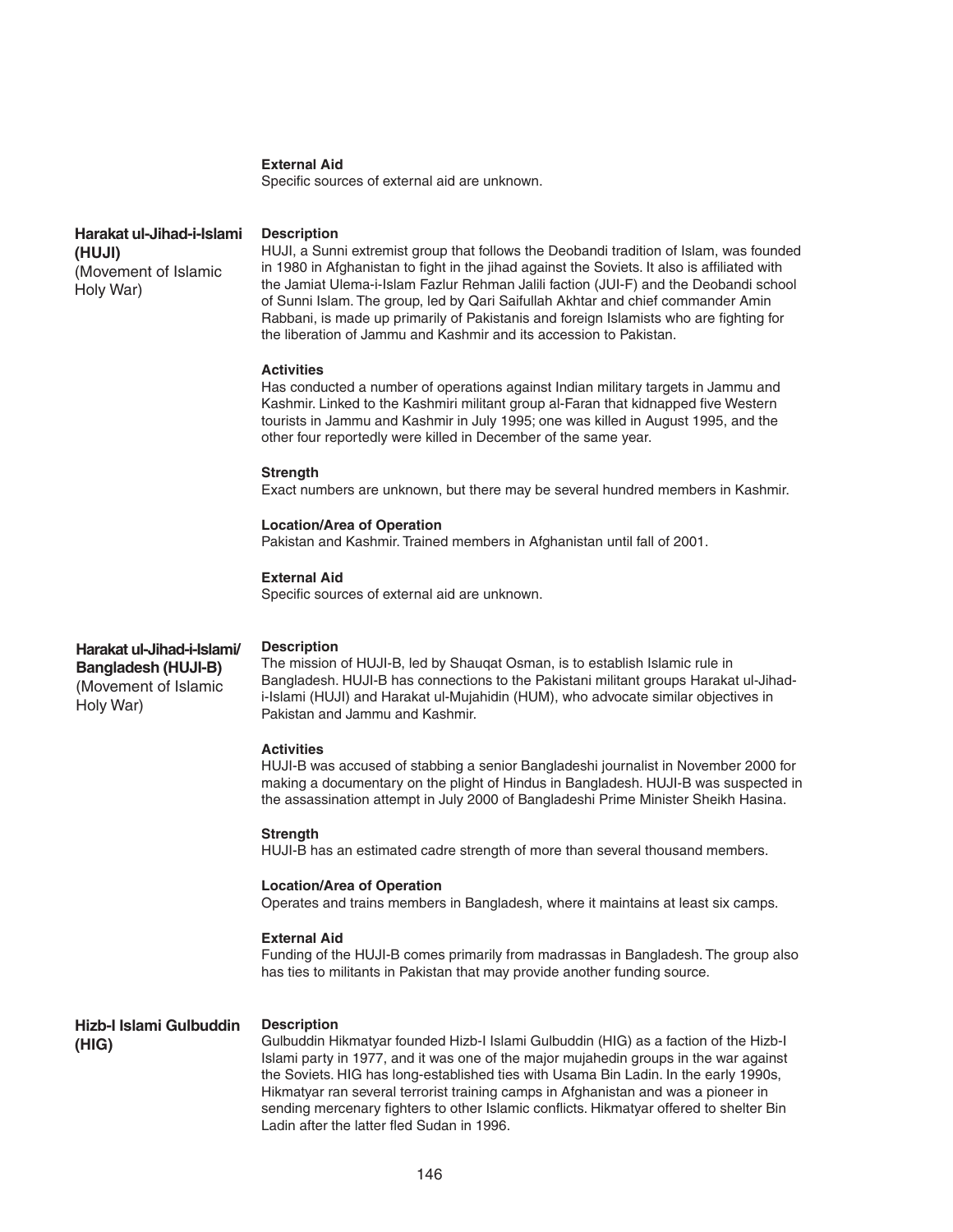HIG has staged small attacks in its attempt to force US troops to withdraw from Afghanistan, overthrow the Afghan Transitional Administration, and establish a fundamentalist state.

#### **Strength**

HIG possibly could have hundreds of veteran fighters on which to call.

#### **Location/ Area of Operation**

Eastern Afghanistan (particularly Konar and Nurestan Provinces) and adjacent areas of Pakistan's tribal areas.

#### **External Aid**

Unknown.

#### **Description Hizbul-Mujahidin (HM)**

Hizb ul-Mujahidin, the largest Kashmiri militant group, was founded in 1989 and officially supports the liberation of Jammu and Kashmir and its accession to Pakistan, although some cadres are proindependence. The group is the militant wing of Pakistan's largest Islamic political party, the Jamaat-i-Islami. It currently is focused on Indian security forces and politicians in Jammu and Kashmir and has conducted operations jointly with other Kashmiri militants. It reportedly operated in Afghanistan through the mid-1990s and trained alongside the Afghan Hizb-I-Islami Gulbuddin (HIG) in Afghanistan until the Taliban takeover. The group, led by Syed Salahuddin, is made up primarily of ethnic Kashmiris.

#### **Activities**

Has conducted a number of operations against Indian military targets in Jammu and Kashmir. The group also occasionally strikes at civilian targets in Jammu and Kashmir but has not engaged in terrorist acts elsewhere.

#### **Strength**

Exact numbers are unknown, but there may be several hundred members in Jammu and Kashmir and Pakistan.

## **Location/Area of Operation**

Jammu and Kashmir and Pakistan. Trained members in Afghanistan until the Taliban takeover.

#### **External Aid**

Specific sources of external aid are unknown.

**Irish National Liberation Army (INLA)** 

#### **Description**

Terrorist group formed in 1975 as the military wing of the Irish Republican Socialist Party (IRSP), which split from the Official IRA (OIRA) because of OIRA's cease-fire in 1972. Responsible for some of the most notorious killings of "the Troubles," including the bombing of a Ballykelly pub that killed 17 people in 1982, bloody internal feuding has repeatedly torn the INLA. The INLA announced a cease-fire in August 1998 but continues to carry out occasional attacks and punishment beatings.

#### **Activities**

The INLA has been active in Belfast and the border areas of Northern Ireland where it has carried out bombings, assassinations, kidnappings, hijackings, extortion, and robberies. On occasion, it has provided advance warning to police of its attacks. Targets include British military, Northern Ireland security targets, and loyalist paramilitary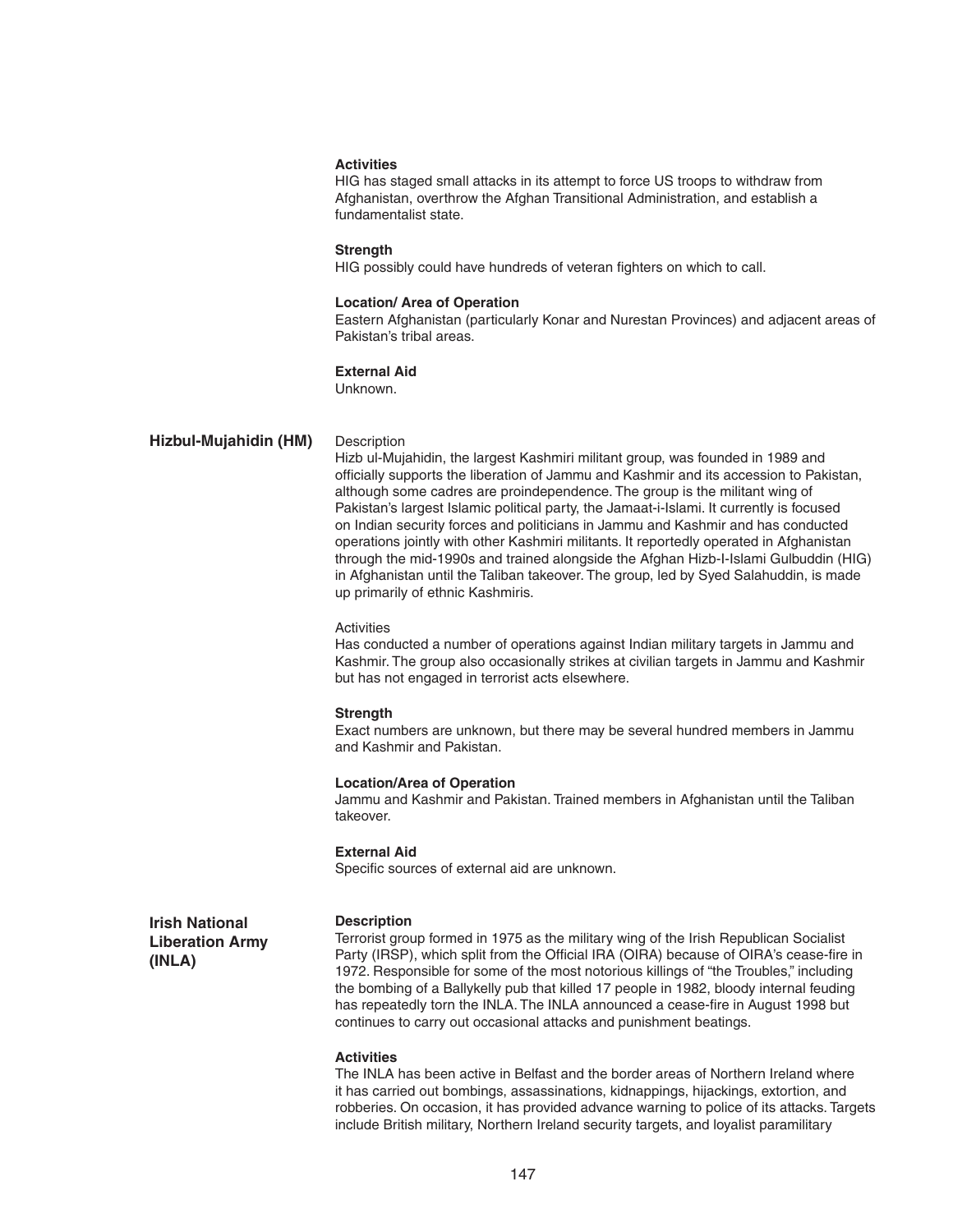groups. The INLA continues to observe a cease-fire as—in the words of its leadership in 2003—a return to the armed struggle is "not a viable option at this time."

#### **Strength**

Unclear, but probably fewer than 50 hard-core activists. Police counterterrorist operations and internal feuding have reduced the group's strength and capabilities.

#### **Location/Area of Operation**

Northern Ireland, Irish Republic. Does not have a significant established presence on the UK mainland.

## **External Aid**

**Description**

Suspected in the past of receiving funds and arms from sympathizers in the United States.

## **Irish Republican Army (IRA)**

a.k.a. Provisional Irish Republican Army (PIRA), the Provos (sometimes referred to as the PIRA to distinguish it from RIRA and CIRA.)

Dissension within the IRA over support for the Northern Ireland peace process resulted in the formation of two more radical splinter groups: Continuity IRA in 1995 and the Real IRA in 1997. Until its cease-fire in July 1997, the Provisional IRA had sought to remove British forces from Northern Ireland and unify Ireland by force. In July 2002, the IRA reiterated its commitment to the peace process and apologized to the families of what it called "non-combatants" who had been killed or injured by the IRA. The IRA is organized into small, tightly knit cells under the leadership of the Army Council.

#### **Activities**

IRA traditional activities have included bombings, assassinations, kidnappings, punishment beatings, extortion, smuggling, and robberies. Before the cease-fire in 1997, bombing campaigns had been conducted on various targets in Northern Ireland and Great Britain and included senior British Government officials, civilians, police, and British military targets. In October 2003, the IRA conducted a third act of arms decommissioning that the Independent International Commission on Decommissioning (IICD) called "considerably larger" than the previous IRA move. The group disposed of light, medium, and heavy weapons, ammunition, and explosives. The IRA retains the ability to conduct paramilitary operations. The IRA's extensive criminal activities reportedly provide the organizations with millions of dollars each year.

#### **Strength**

Several hundred members plus several thousand sympathizers—despite the defection of some members to RIRA and CIRA.

#### **Local/Area of Operation**

Northern Ireland, Irish Republic, Great Britain, and Europe.

#### **External Aid**

In the past, has received aid from a variety of groups and countries and considerable training and arms from Libya and the PLO. Is suspected of receiving funds, arms, and other terrorist-related materiel from sympathizers in the United States. Similarities in operations suggest links to ETA and the FARC. In August 2002, three suspected IRA members were arrested in Colombia on charges of assisting the FARC to improve its explosives capabilities.

#### **Description Islamic Army of Aden (IAA)**

a.k.a. Aden-Abyan Islamic Army (AAIA)

The Islamic Army of Aden (IAA) emerged publicly in mid-1998 when the group released a series of communiques that expressed support for Usama Bin Ladin, appealed for the overthrow of the Yemeni Government, and called for operations against US and other Western interests in Yemen. Designated under EO 13224 in September 2001.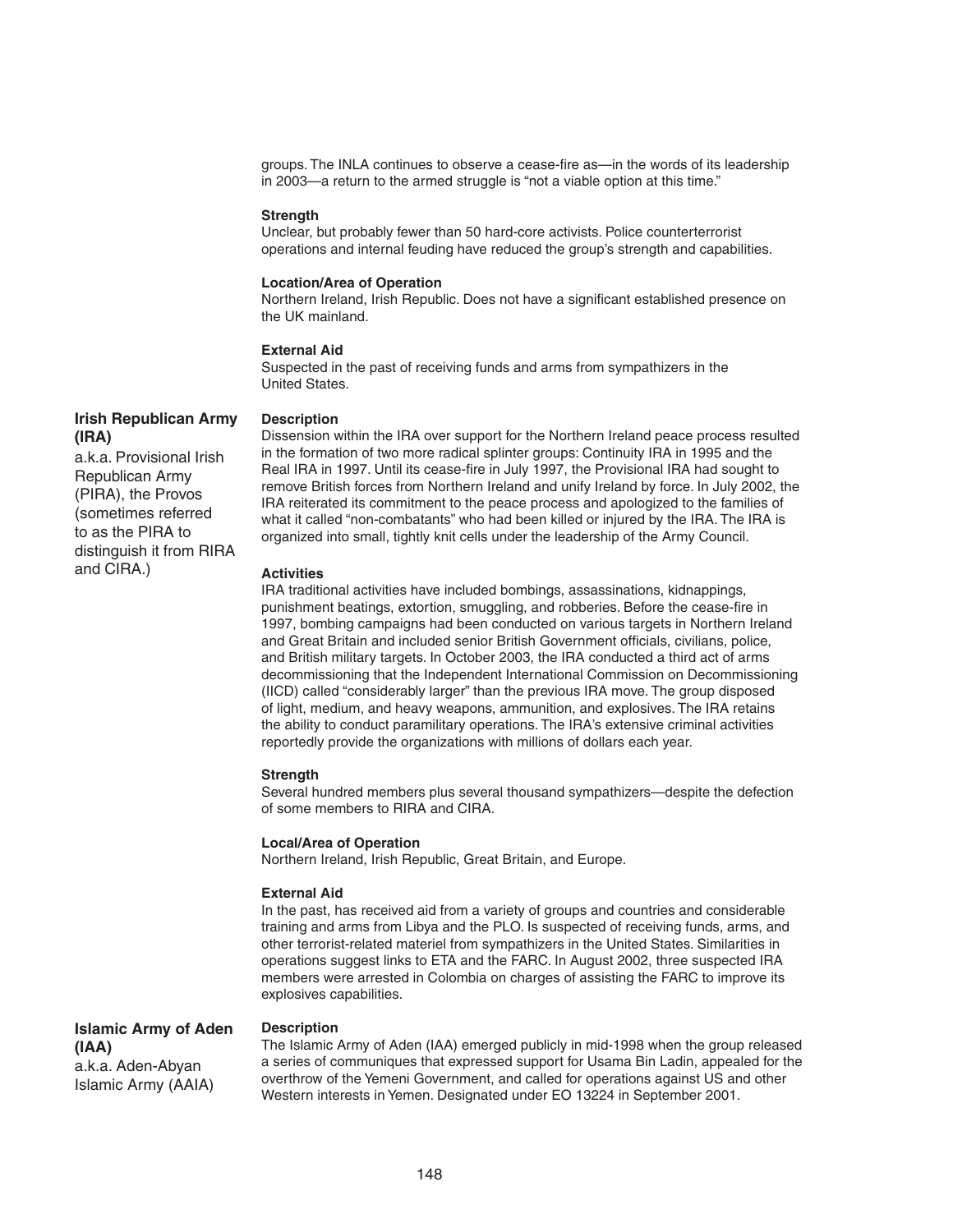Engages in bombings and kidnappings to promote its goals. The group reportedly was behind an attack in June 2003 against a medical assistance convoy in the Abyan Governorate. Yemeni authorities responded with a raid on a suspected IAA facility, killing several individuals and capturing others, including Khalid al-Nabi al-Yazidi, the group's leader.

Before that attack, the group had not conducted operations since the bombing of the British Embassy in Sanaa in October 2000. In 2001, Sanaa found an IAA member and three associates responsible for that attack. In December 1998, the group kidnapped 16 British, American, and Australian tourists near Mudiyah in southern Yemen.

Although Yemeni officials previously have claimed that the group is operationally defunct, their recent attribution of the attack in 2003 against the medical convoy and reports that al-Yazidi was released from prison in mid-October 2003 suggest that the IAA, or at least elements of the group, have resumed activity.

#### **Strength**

Not known.

#### **Location/Area of Operation**

Operates in the southern governorates of Yemen—primarily Aden and Abyan.

#### **External Aid**

Not known.

**Islamic International Peacekeeping Brigade (IIPB)**

## **Description**

One of three terrorist groups affiliated with Chechen guerrillas that furnished personnel to carry out the seizure of the Dubrovka Theater in Moscow on 23 October 2002. The suicide attackers took more than 800 hostages, whom they threatened to kill if the Russian Government did not meet their demands, including the withdrawal of Russian forces from Chechnya. Chechen extremist leader Shamil Basayev—who claimed responsibility for ordering the seizure—established the IIPB in 1998, which he led with Saudi-born mujahidin leader Ibn al-Khattab until the latter's death in March 2002. Arab mujahidin leader Abu al-Walid has since taken over Khattab's leadership role in the IIPB, which consists of Chechens, Arabs, and other foreign fighters. Designated under EO 13224 in February 2003.

#### **Activities**

Primarily guerrilla operations against Russian forces.

#### **Strength**

Up to 400 fighters, including as many as 100 Arabs and other foreign fighters.

#### **Location/Area of Operation**

Primarily in Russia and adjacent areas of the north Caucasus, but major logistic activities also occur in Georgia, Azerbaijan, and Turkey.

#### **External Aid**

The IIPB and its Arab leaders appear to be a primary conduit for Islamic funding for the Chechen guerrillas, in part, through links to al-Qaida–related financiers on the Arabian Peninsula.

**Description** Small pro-Pakistan militant group formed in Jammu and Kashmir in 1990. Followers are mostly Kashmiris, but the group includes some Pakistanis. **Jamiat ul-Mujahidin (JUM)**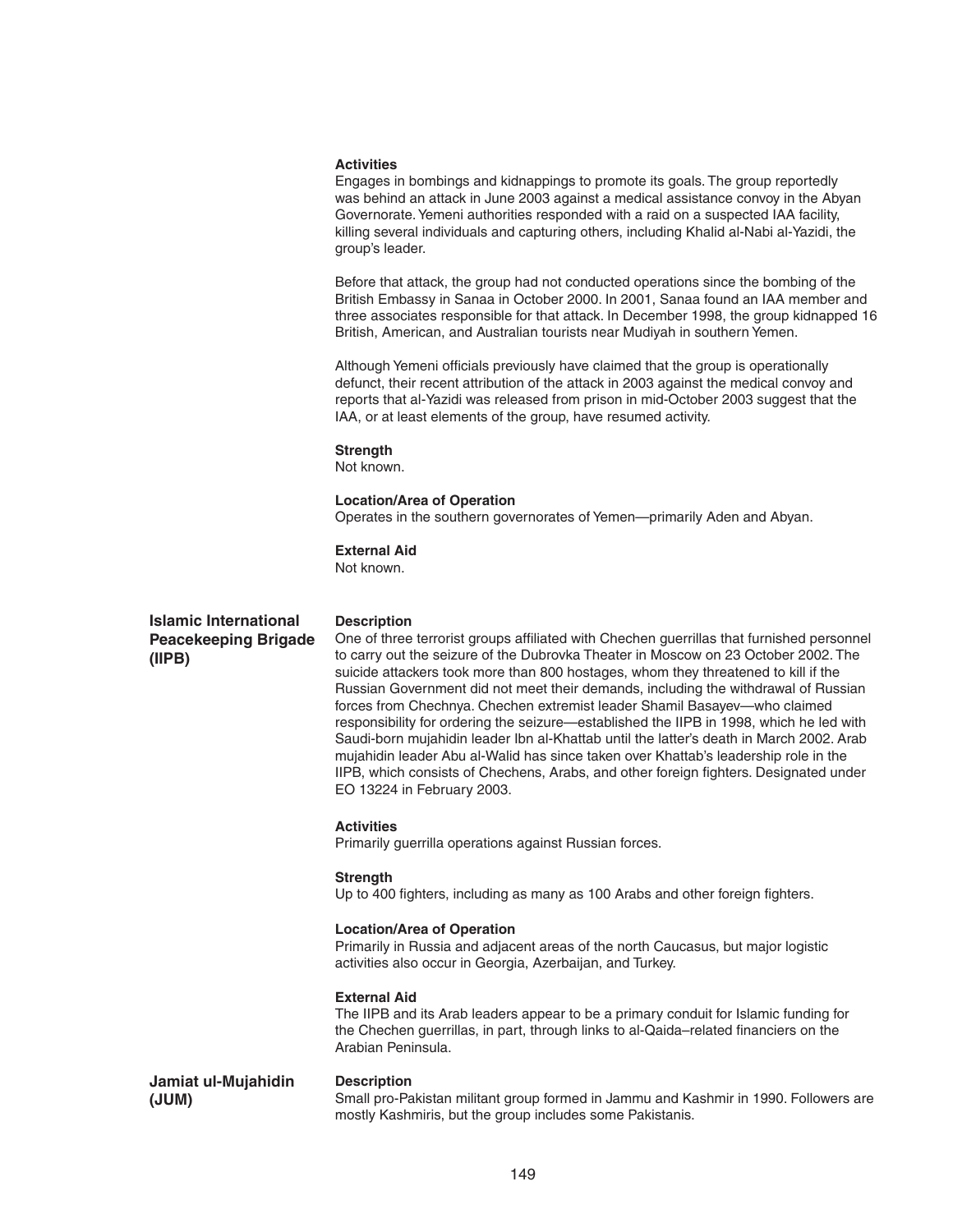Has conducted a number of operations against Indian military targets in Jammu and Kashmir.

#### **Strength**

Unknown.

#### **Location/Area of Operation**

Jammu and Kashmir and Pakistan.

#### **External Aid**

Unknown.

#### **Description**

An international terrorist group formed around 1970 after breaking away from the Japanese Communist League–Red Army Faction. The JRA's historical goal has been to overthrow the Japanese Government and monarchy and to help foment world revolution. JRA's leader, Fusako Shigenobu, claimed that the forefront of the battle against international imperialism was in Palestine, so in the early 1970s, she led her small group to the Middle East to support the Palestinian struggle against Israel and the West. After her arrest in November 2000, Shigenobu announced she intended to pursue her goals using a legitimate political party rather than revolutionary violence, and the group announced it would disband in April 2001.

#### **Activities**

During the 1970s, JRA carried out a series of attacks around the world, including the massacre in 1972 at Lod Airport in Israel, two Japanese airliner hijackings, and an attempted takeover of the US Embassy in Kuala Lumpur. During the late 1980s, JRA began to single out American targets and used car bombs and rockets in attempted attacks on US Embassies in Jakarta, Rome, and Madrid. In April 1988, JRA operative Yu Kikumura was arrested with explosives on the New Jersey Turnpike, apparently planning an attack to coincide with the bombing of a USO club in Naples, a suspected JRA operation that killed five, including a US servicewoman. He was convicted of the charges and is serving a lengthy prison sentence in the United States. Tsutomu Shirosaki, captured in 1996, is also jailed in the United States. In 2000, Lebanon deported to Japan four members it arrested in 1997 but granted a fifth operative, Kozo Okamoto, political asylum. Longtime leader Shigenobu was arrested in November 2000 and faces charges of terrorism and passport fraud.

#### **Strength**

About six hard-core members; undetermined number of sympathizers. At its peak, the group claimed to have 30 to 40 members.

#### **Location/Area of Operation**

Location unknown, but possibly in Asia and/or Syrian-controlled areas of Lebanon.

#### **External Aid**

Unknown.

**Kumpulan Mujahidin Malaysia (KMM)**

**Japanese Red Army** 

a.k.a. Anti-Imperialist International Brigade

**(JRA)**

(AIIB)

#### **Description**

### Kumpulan Mujahidin Malaysia (KMM) favors the overthrow of the Malaysian Government and the creation of an Islamic state comprising Malaysia, Indonesia, and the southern Philippines. Malaysian authorities believe an extremist wing of the KMM has engaged in terrorist acts and has close ties to the regional terrorist organization Jemaah Islamiyah (JI). Key JI leaders, including the group's spiritual head, Abu Bakar Bashir and JI operational leader Hambali, reportedly had great influence over KMM members. The Government of Singapore asserts that a Singapore JI member assisted the KMM in buying a boat to support jihad activities in Indonesia.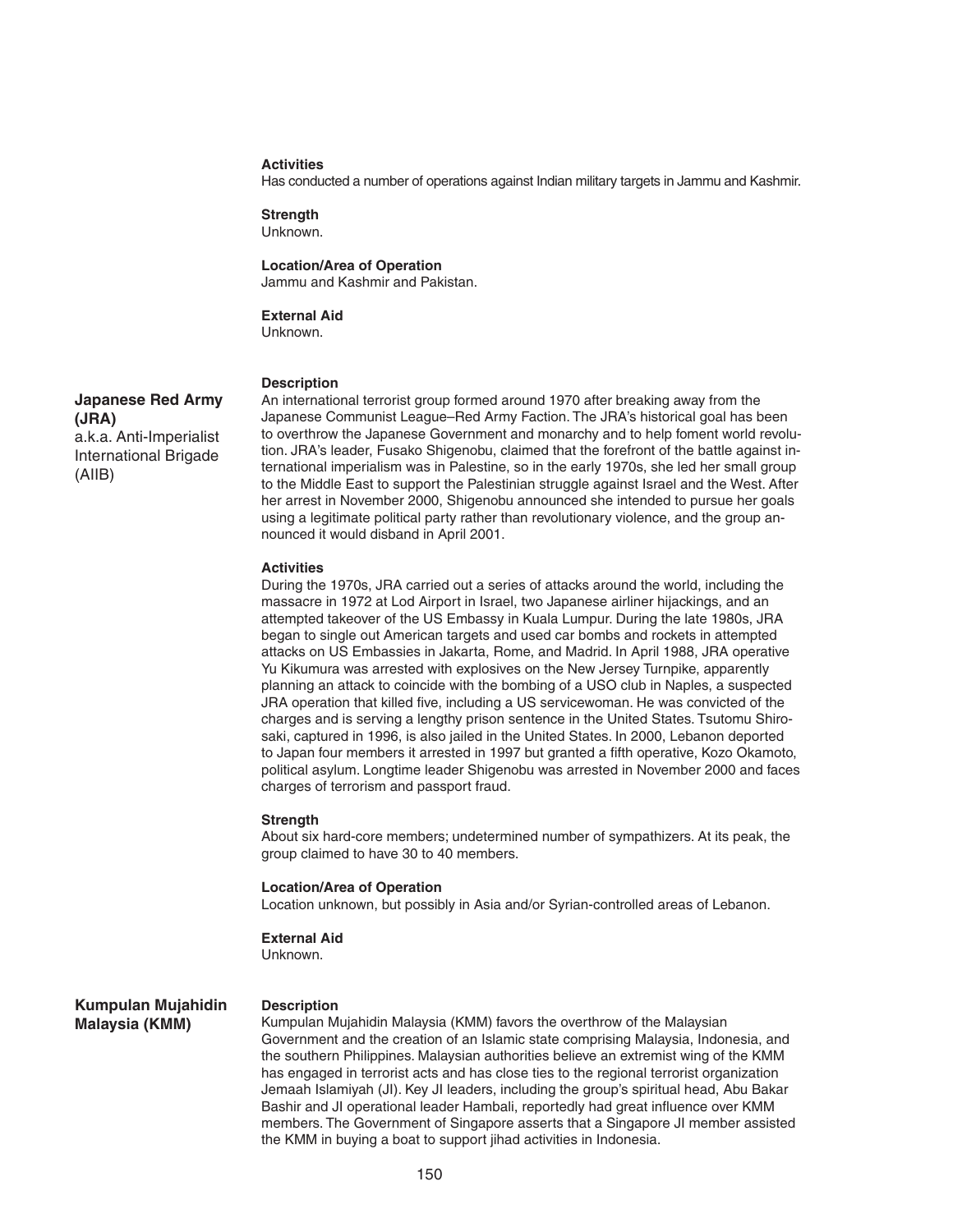Malaysia is holding scores of KMM members under the Internal Security Act (ISA) for activities deemed threatening to Malaysia's national security, including planning to wage jihad, possession of weaponry, bombings and robberies, the murder of a former state assemblyman, and planning attacks on foreigners—including US citizens. The alleged leader of KMM, Nik Adli Nik Abdul Aziz, had his detention under the ISA extended for another two years in September 2003. A number of those detained are also believed to be members of JI. Several of the arrested KMM militants have reportedly undergone military training in Afghanistan, and some fought with the Afghan mujahidin during the war against the former Soviet Union, as did a significant number of JI members. Some members are alleged to have ties to Islamic extremist organizations in Indonesia and the Philippines.

#### **Strength**

KMM's current membership is unknown.

#### **Location/Area of Operation**

The KMM is reported to have networks in the Malaysian states of Perak, Johor, Kedah, Selangor, Terengganu, and Kelantan. They also operate in Kuala Lumpur. According to press reports, the KMM has ties to radical Indonesian Islamic groups and has sent members to Ambon, Indonesia, to fight against Christians and to the southern Philippines for operational training.

#### **External Aid**

Largely unknown, probably self-financing.

# **Libyan Islamic**

**Fighting Group (LIFG)** a.k.a. Al-Jam'a al-Islamiyyah al-Muqatilah, Fighting Islamic Group, Libyan Fighting Group, Libyan Islamic Group

#### **Description**

Emerged in 1995 among Libyans who had fought against Soviet forces in Afghanistan. Declared the government of Libyan leader Muammar Qadhafi un-Islamic and pledged to overthrow it. Some members maintain a strictly anti-Qadhafi focus and organize against Libyan Government interests, but others are aligned with Usama Bin Ladin's al-Qaida organization or are active in the international mujahidin network. The group was designated for asset freeze under EO 13224 and UNSCR 1333 in September 2001.

#### **Activities**

Libyans associated with the LIFG are part of the support network of the broader international jihadist movement. LIFG is one of the groups believed to be involved in planning the Casablanca suicide bombings of May 2003. Claimed responsibility for a failed assassination attempt against Qadhafi in 1996 and engaged Libyan security forces in armed clashes during the mid-to-late 1990s. Continues to target Libyan interests and may engage in sporadic clashes with Libyan security forces.

#### **Strength**

Not known but probably has several hundred active members or supporters.

#### **Location/Area of Operation**

Probably maintains a clandestine presence in Libya, but since the late 1990s, many members have fled to various Asian, Middle Eastern, and European countries.

#### **External Aid**

Not known. May obtain some funding through private donations, various Islamic nongovernmental organizations, and criminal acts.

## **Lord's Resistance Army (LRA)**

## **Description**

The LRA was founded in 1986 as the successor to the ethnic Acholi-dominated Holy Spirit Movement. LRA leader Joseph Kony has called for the overthrow of the Ugandan Government and its replacement with a regime run on the basis of the Ten Commandments. More frequently, however, he has spoken of the liberation and honor of the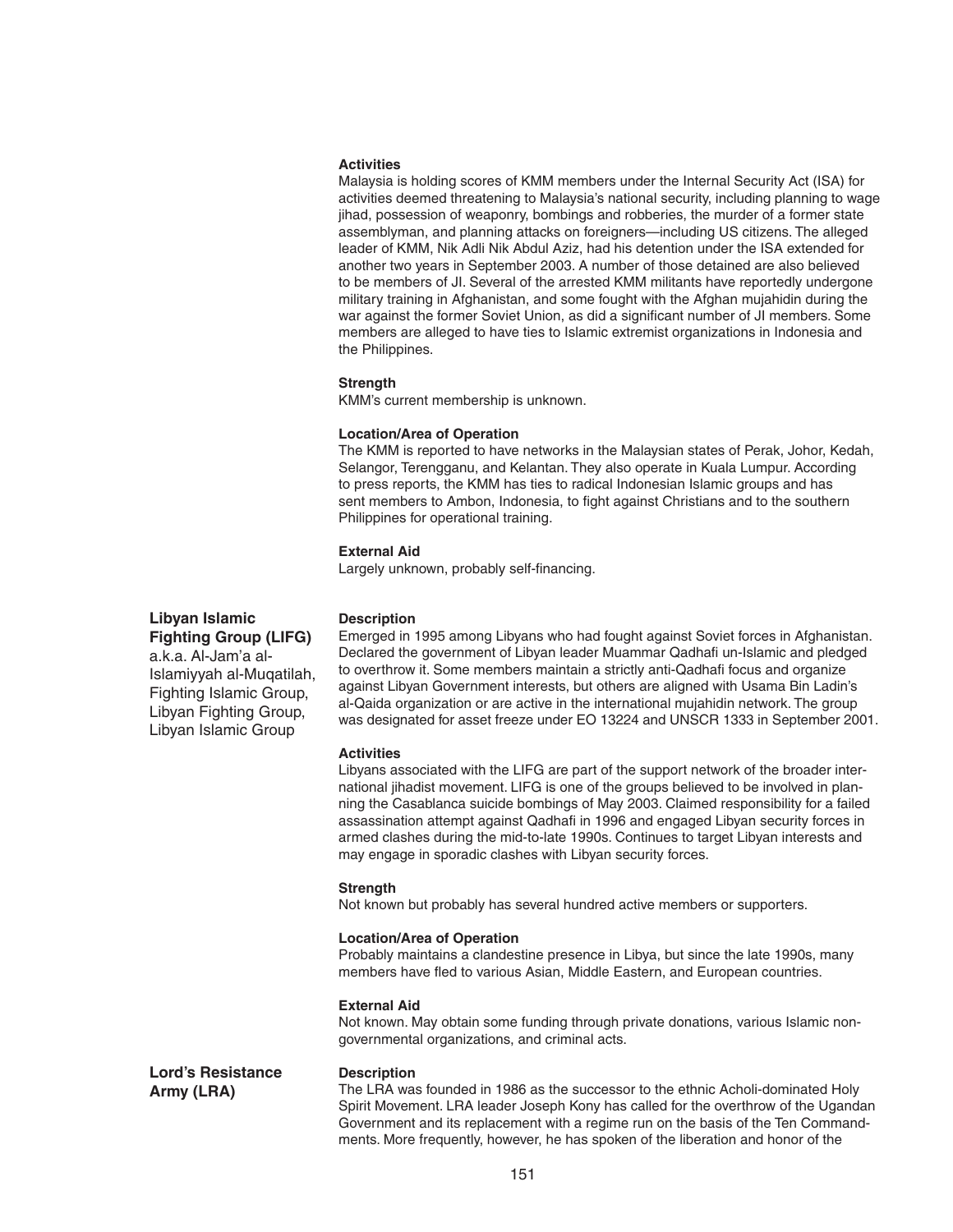Acholi people who he sees as oppressed by the "foreign" government of Ugandan President Museveni. Kony is the LRA's undisputed leader. He claims to have supernatural powers and to receive messages from spirits, which he uses to formulate the LRA's strategy.

### **Activities**

Since the early 1990's, the LRA has kidnapped 20,000 Ugandan children, mostly ethnic Acholi, to replenish its ranks. Kony despises Acholi elders for having given up the fight against Museveni and relies on abducted children who can be manipulated to fight for the LRA cause. The LRA forces kidnapped children and adult civilians to become soldiers, porters, and "wives" for LRA leaders. The LRA prefers to attack internally displaced persons camps and other civilian targets, avoiding direct engagement with the Ugandan military. Victims of LRA attacks sometimes have their hands, fingers, ears, noses, or other extremities cut off. LRA has stepped up its activities since early 2002 when the Ugandan army, with the Sudanese Government's permission, attacked LRA positions inside Sudan. Since then, the number of internally displaced has doubled to 1.4 million, and the LRA has pushed deep into non-Acholi areas where it had never previously operated.

#### **Strength**

Estimated at between 1,000 and 1,500 fighters, 85% of whom are abducted children and civilians.

#### **Location/Area of Operation**

Northern Uganda and southern Sudan.

#### **External Aid**

Although the LRA has been supported by the Government of Sudan in the past, the Sudanese now appear to be cooperating with the Government of Uganda in a campaign to eliminate LRA sanctuaries in Sudan.

## **Loyalist Volunteer Force (LVF)**

#### **Description**

An extreme loyalist group formed in 1996 as a faction of the loyalist Ulster Volunteer Force (UVF) but did not emerge publicly until 1997. Composed largely of UVF hardliners who have sought to prevent a political settlement with Irish nationalists in Northern Ireland by attacking Catholic politicians, civilians, and Protestant politicians who endorse the Northern Ireland peace process. LVF occasionally uses the Red Hand Defenders as a cover name for its actions but in February called for the group's disbandment. In October 2001, the British Government ruled that the LVF had broken the cease-fire it declared in 1998 after linking the group to the murder of a journalist. According to the Independent International Commission on Decommissioning, the LVF decommissioned a small amount of weapons in December 1998, but it has not repeated this gesture. Designated under EO 13224 in December 2001.

#### **Activities**

Bombings, kidnappings, and close-quarter shooting attacks. Finances its activities with drug money and other criminal activities. LVF bombs often have contained Powergel commercial explosives, typical of many loyalist groups. LVF attacks have been particularly vicious: the group has murdered numerous Catholic civilians with no political or paramilitary affiliations, including an 18-year-old Catholic girl in July 1997 because she had a Protestant boyfriend. The terrorists also have conducted successful attacks against Irish targets in Irish border towns. From 2000 to 2003, the LVF has been engaged in a violent feud with other loyalists, which has left several men dead. In February 2003, the LVF was the chief suspect behind a bomb attack against a Catholic home in Northern Ireland; no injuries occurred in this attack.

#### **Strength**

300 members, half of whom are active.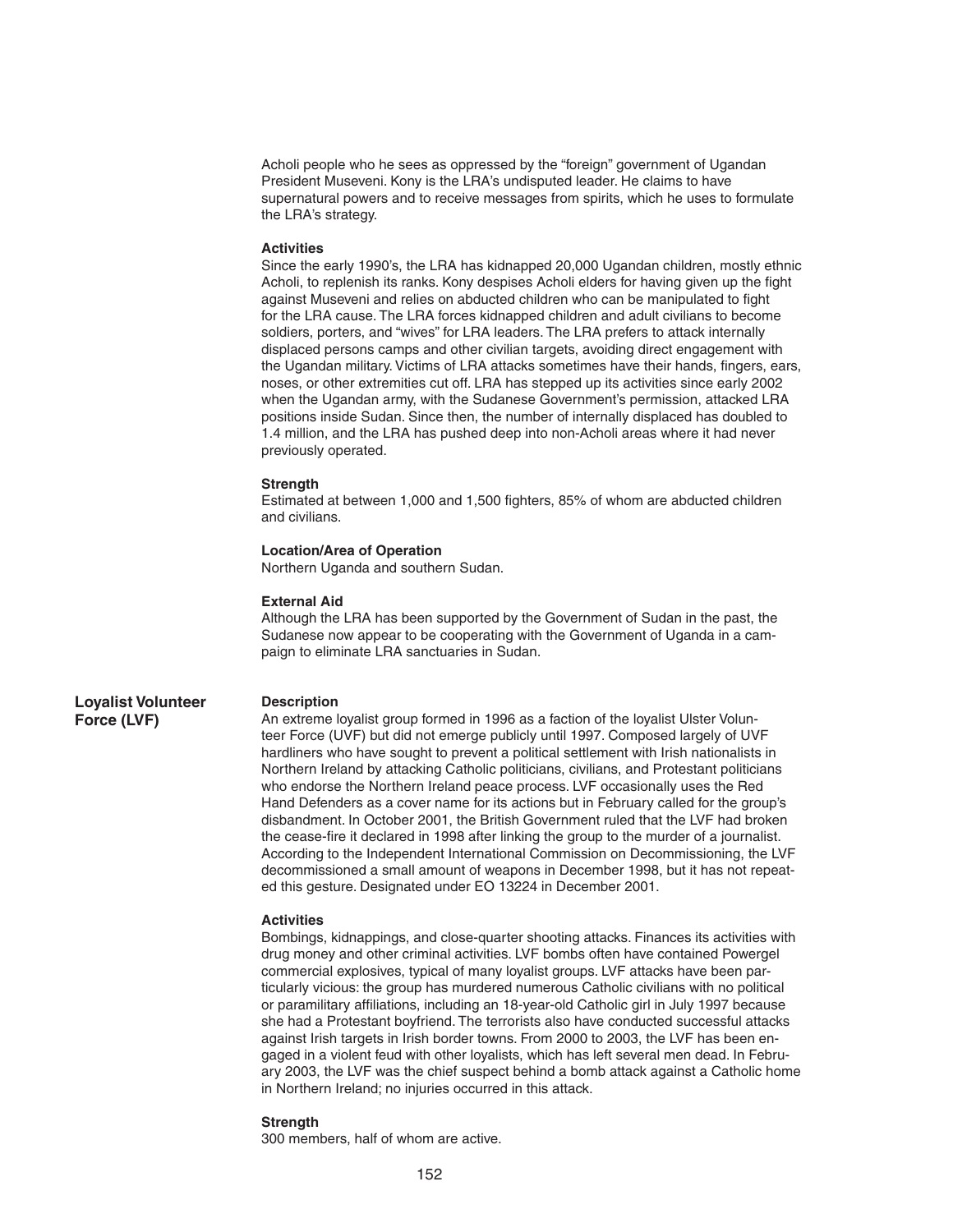Northern Ireland and Ireland.

## **External Aid**

None.

**Maoist Communist Center of India (MCCI)** a.k.a. the Maoist Communist Center [MCC] and Naxalites

#### **Description**

MCCI was founded in the early 1970s in Bahragora (now part of Jharkhand), near the borders of West Bengal and Orissa. Its "Naxalite" goals are peasant revolution, abolition of class hierarchies, and expansion of "liberated zones." Like its ideological partner, the People's War, the MCCI has significant numbers of women cadre. The MCCI frequently restructures its organization and leadership portfolios to complicate police action against it. Pramod Mishra is now believed to head the MCCI, and other important leaders are Uma Shankar and P. N. G (alias Nathu Mistry, arrested by Jharkhand police in 2003).

#### **Activities**

The MCCI runs a virtual parallel government in remote areas where state and central government control are weak. It collects "tax" from the villagers and, in turn, completes small projects such as building hospitals, schools, and hand water pumps. It also runs a parallel court system wherein allegedly corrupt block development officials have been punished by amputation and even death. Landlords are a frequent MCCI target, and they are believed to kill an average of 100 civilians a year.

#### **Strength**

Although difficult to assess with any accuracy, media reports suggest the MCCI's membership may be as high as 30,000.

#### **Location/Area of Operations**

The MCCI operates in the Indian states of Orissa, Jharkhand, Bihar, and parts of West Bengal. It has a presence on the Bihar-Nepal border.

#### **External Aid**

The MCCI is a founding member of the Coordination Committee of Maoist Parties and Organizations of South Asia. Police have recovered foreign-made arms and Nepalese currency in raids against the MCCI suggesting links to the Maoist organization active in Nepal.

**Moroccan Islamic Combatant Group (GICM)**

#### **Description**

The goals of the Moroccan Islamic Combatant Group (GICM) include establishing an Islamic State in Morocco and supporting al-Qaida's jihad against the West. The group appears to have emerged in the late 1990s and comprises Moroccan recruits who trained in armed camps in Afghanistan. GICM members interact with other North African extremists, particularly in Europe. On 22 November 2002, the United States designated the GICM for asset freeze under EO 13224 following the group's submission to the UNSCR 1267 Sanctions Committee. Designated under EO 13224 in November 2002.

#### **Activities**

Moroccans associated with the GICM are part of the support network of the broader international jihadist movement. GICM is one of the groups believed to be involved in planning the Casablanca suicide bombings in May 2003. Members work with other North African extremists engaging in trafficking falsified documents and possibly arms smuggling. The group in the past has issued communiques and statements against the Moroccan Government.

**Strength** Unknown.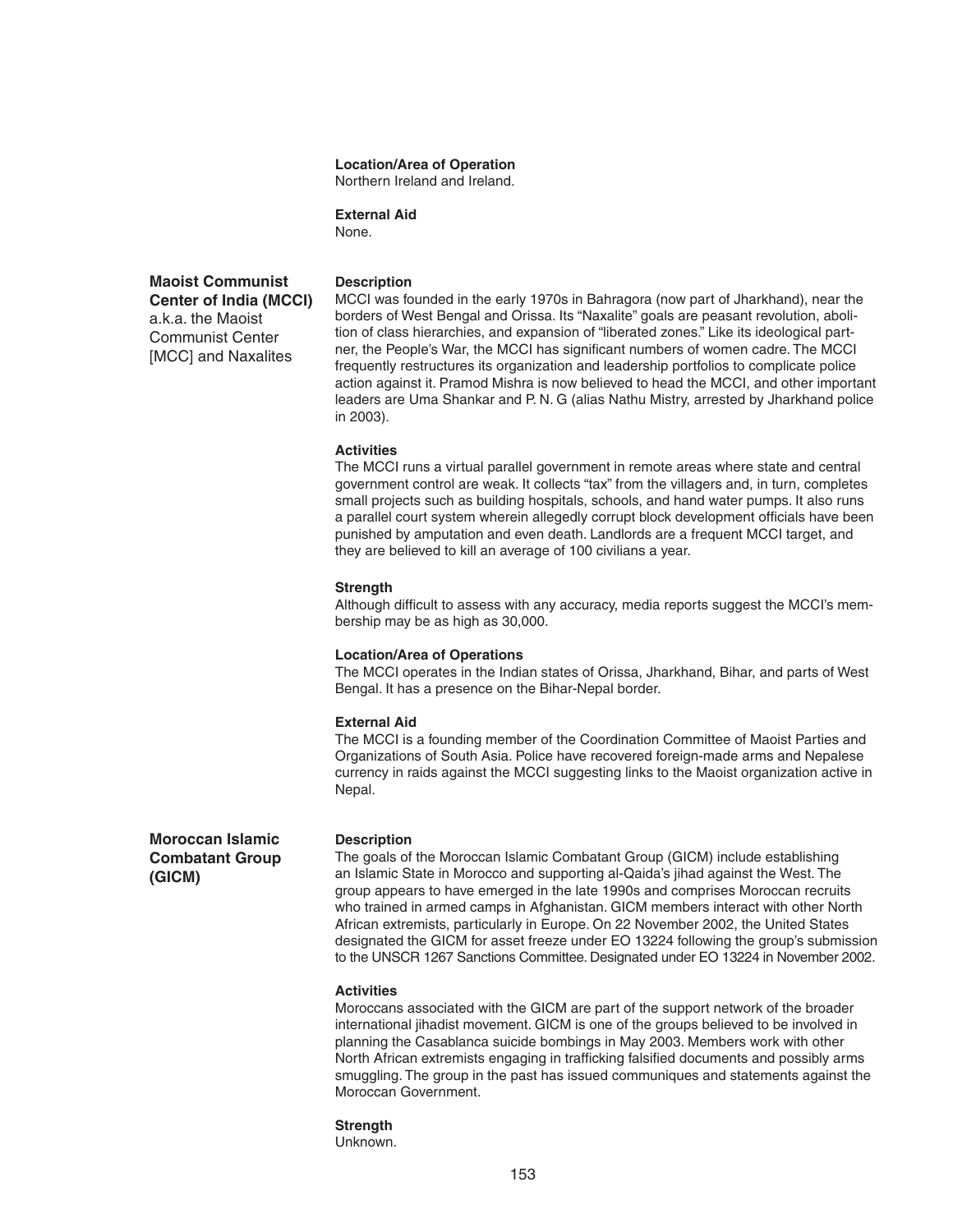Western Europe, Afghanistan, and Morocco.

#### **External Aid**

Unknown.

#### **Description**

This Marxist-Leninist group is a successor to the Red Brigades, active in the 1970s and 1980s. In addition to ideology, both groups share the same symbol, a five-pointed star inside a circle. The group is opposed to Italy's foreign and labor policies and NATO.

#### **Activities**

In 2003, Italian authorities captured at least seven members of the BR/PCC, one in March and six in October, dealing the terrorist group a severe blow to its future operational effectiveness. Some of those arrested are suspects in the assassination in 1999 of Labor Ministry adviser Massimo D'Antona, and authorities are hoping to link them to the assassination in 2002 of Labor Ministry advisor Marco Biagi. The arrests in October came on the heels of a clash in March 2003 involving Italian Railway Police and two BR/PCC members, which resulted in the death of one of the members of the group and the death of an Italian security officer. Italian officials believe they have netted key BR/PCC operatives. Remaining BR/PCC members may conduct a retaliatory attack at some point, if only to prove their continued viability. Has financed its activities through armed robberies.

#### **Strength**

With the arrest of at least seven members and the death of one, its strength has been estimated at fewer than 20.

## **Location/Area of Operation**

Italy.

#### **External Aid**  Has obtained weapons from abroad.

## **Description**

PAGAD and its ally Qibla view the South African Government as a threat to Islamic values. The two groups work to promote a greater political voice for South African Muslims. PAGAD sometime uses front names such as Muslims Against Global Oppression and Muslims Against Illegitimate Leaders when launching anti-Western protests and campaigns.

#### **Activities**

PAGAD's activities have been severely curtailed since 2001 by law-enforcement and prosecutorial efforts against leading members of the organization. Between 1996 and 2000, however, they conducted a total of 189 bomb attacks, including nine bombings in the Western Cape that caused serious injuries. PAGAD's previous bombing targets have included South African authorities, moderate Muslims, synagogues, gay nightclubs, tourist attractions, and Western-associated restaurants. PAGAD is believed to have masterminded the bombing on 25 August 1998 of the Cape Town Planet Hollywood.

#### **Strength**

Current operational strength is unknown, but previous estimates were several hundred members.

**New Red Brigades/ Communist Combatant Party (BR/PCC)** a.k.a. Brigate Rosse/ Partito Comunista

**Combattente** 

**People Against Gangsterism and Drugs (PAGAD)**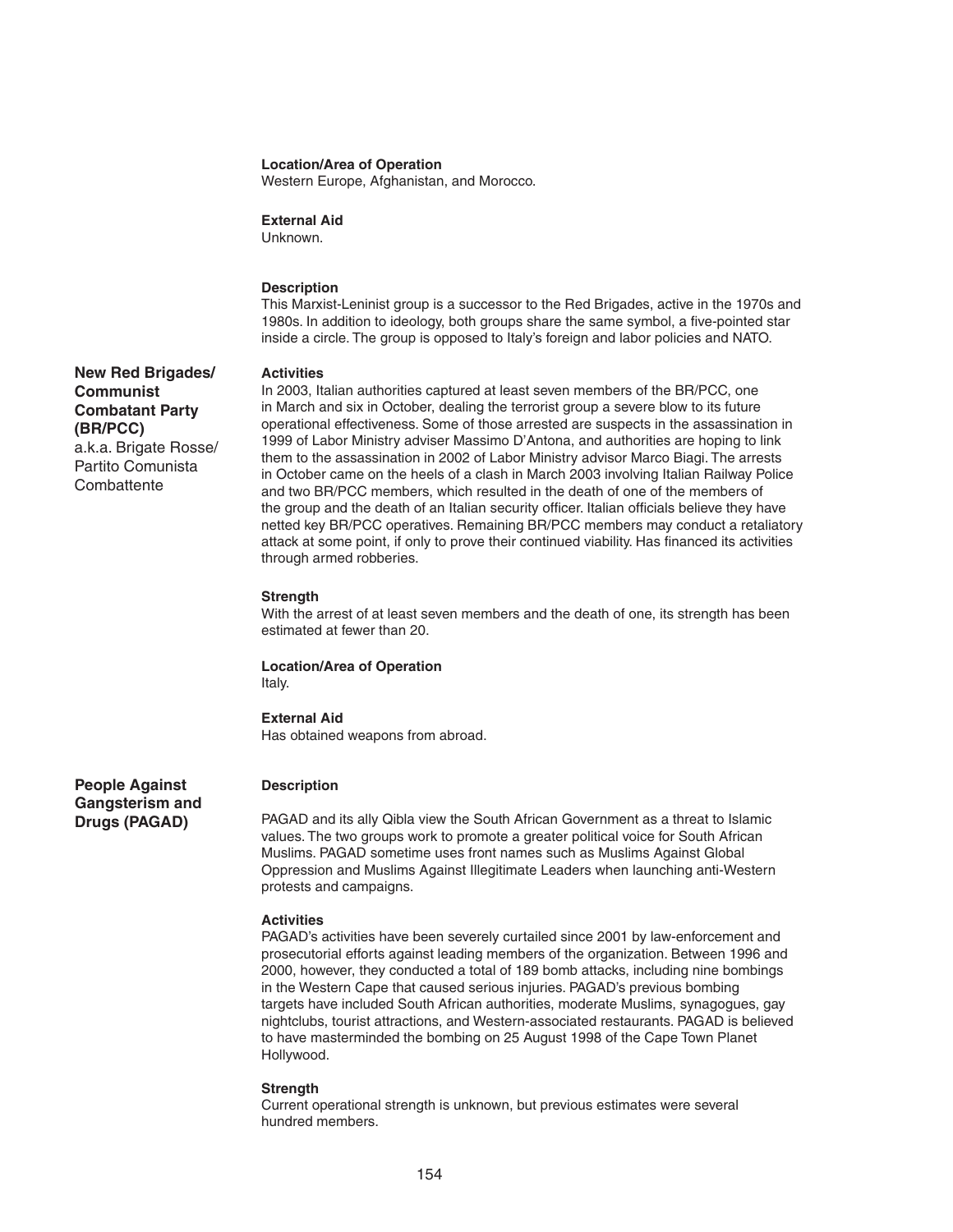Operates mainly in the Cape Town area.

## **External Aid**

May have ties to international Islamic extremists.

#### **Peoples War**

a.k.a. Peoples War Group (PWG) and Naxalites.

#### **Description**

Kondapally Sitaramaiah (a.k.a. Kondapalli Seetharamiah) founded the Andhra Pradesh branch of the PWG in 1980 with the aim of creating an independent "Maoist" state stretching from rural Andhra Pradesh through Orissa and Bihar. Sitaramaiah cited the need for land reform as cause to rebel. Local press often refer to PWG cadres as "Naxalites" after the West Bengal village thought to have originally spawned the organization.

### **Activities**

Peoples War continues a low-intensity insurgency that local police report kills about a dozen police officers, 60 PWG rebels, and as many innocent civilians each year. PWG activities have included: attempted (but failed) political assassination, theft of weapons from police stations, kidnapping police officers, assaulting civilians, extorting money from construction firms, and vandalizing the property of multinational corporations. On 1 October 2003, the PWG ambushed the motorcade of Andhra Pradesh Chief Minister Naidu using several roadside improvised explosive devices. The attack killed no one but injured a senior state government official.

#### **Strength**

Local police estimate Peoples War can muster 800 to 1,000 armed members and enjoys the support of 3,000 to 4,000 sympathizers.

#### **Location/Area of Operations**

The PWG operates in the Indian states of Andhra Pradesh, Orissa, and Bihar.

#### **External Aid**

Peoples War claims to belong to a "Confederation of Maoist Parties of South Asia" but has not otherwise demonstrated international links.

#### **Description Red Hand Defenders**

**(RHD)** 

Extremist terrorist group formed in 1998 and composed largely of Protestant hardliners from loyalist groups observing a cease-fire. RHD seeks to prevent a political settlement with Irish nationalists by attacking Catholic civilian interests in Northern Ireland. In January 2002, the group announced all staff at Catholic schools in Belfast and Catholic postal workers were legitimate targets. Despite calls in February 2002 by the Ulster Defense Association (UDA), Ulster Freedom Fighters (UFF), and Loyalist Volunteer Force (LVF) to announce its disbandment, RHD continued to make threats and issue claims of responsibility. RHD is a cover name often used by elements of the banned UDA and LVF. Designated under EO 13224 in December 2001.

#### **Activities**

In early 2003, the RHD claimed responsibility for killing two UDA members as a result of what is described as loyalist internecine warfare. They also claimed responsibility for a bomb that was left in the offices of Republican Sinn Fein in West Belfast, though the device was defused, and no one was injured. In recent years, the group has carried out numerous pipe bombings and arson attacks against "soft" civilian targets such as homes, churches, and private businesses. In January 2002, the group bombed the home of a prison official in North Belfast. Twice in 2002 the group claimed responsibility for attacks—the murder of a Catholic postman and Catholic teenager—that were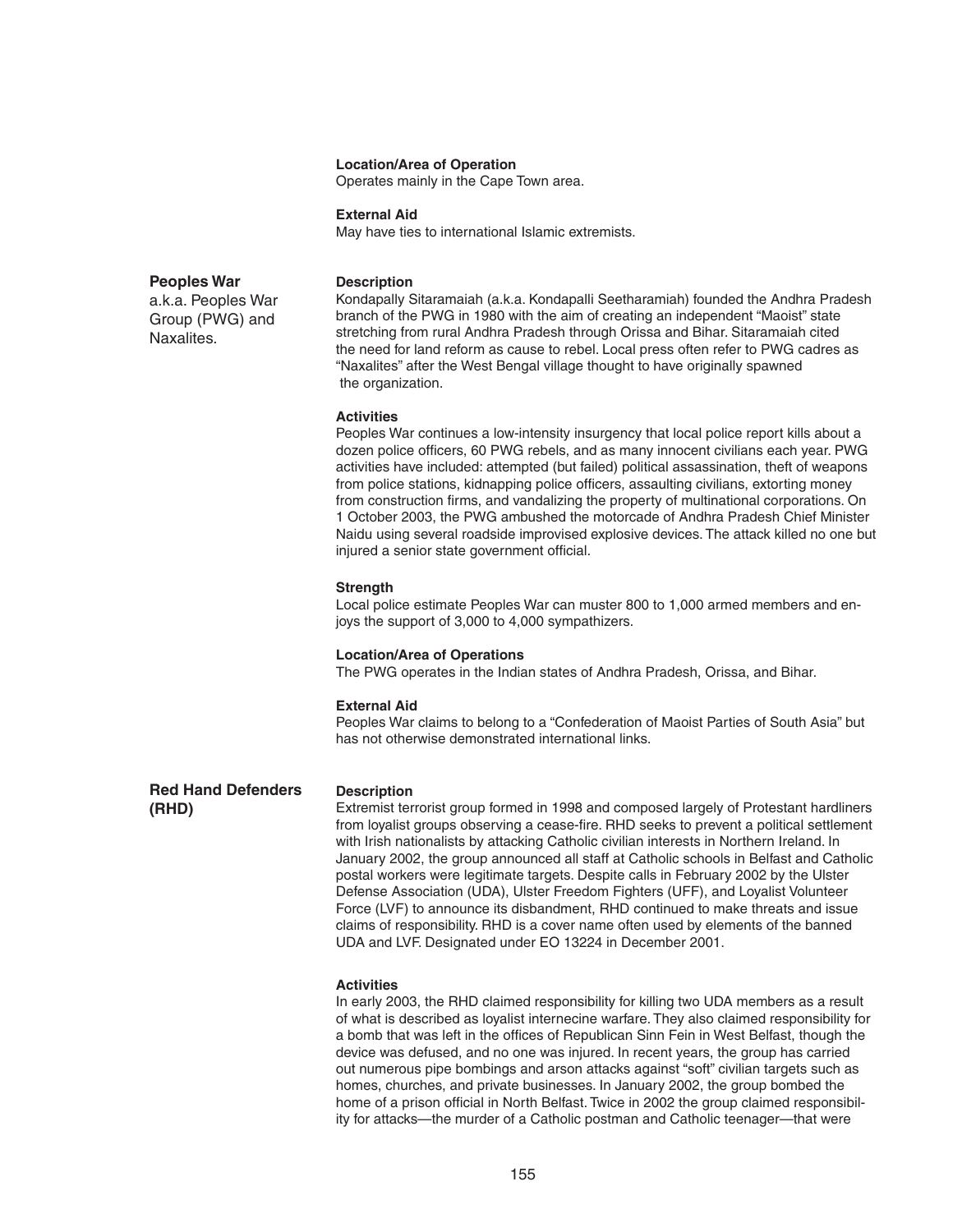later claimed by the UDA-UFF, further blurring distinctions between the groups. In 2001, RHD claimed responsibility for killing five persons.

#### **Strength**

Up to 20 members, some of whom have experience in terrorist tactics and bombmaking. Police arrested one member in June 2001 for making a hoax bomb threat.

**Location/Area of Operation**

Northern Ireland.

**External Aid** None.

**Revolutionary Proletarian Initiative Nuclei (NIPR)**

### **Description**

Clandestine leftist extremist group that appeared in Rome in 2000. Adopted the logo of the Red Brigades of the 1970s and 1980s—an encircled five-point star—for its declarations. Opposes Italy's foreign and labor polices. Has targeted property interests rather than personnel in its attacks.

#### **Activities**

Did not claim responsibility for any attacks in 2002. Claimed responsibility for bomb attack in April 2001 on building housing a US-Italian relations association and an international affairs institute in Rome's historic center. Claimed to have carried out explosion in May 2000 in Rome at oversight committee facility for implementation of the law on strikes in public services. Claimed responsibility for explosion in February 2002 on Via Palermo adjacent to Interior Ministry in Rome.

#### **Strength**

Possibly 12 members**.**

#### **Location/Area of Operation**

Mainly in Rome, Milan, Lazio, and Tuscany.

#### **External Aid**

None evident.

**Riyadus-Salikhin Reconnaissance and Sabotage Battalion of Chechen Martyrs (RSRSBCM)**

### **Description**

One of three terrorist groups affiliated with Chechen guerrillas that furnished personnel to carry out the seizure of the Dubrovka Theater in Moscow on 23 October 2002. The suicide attackers took more than 800 hostages, whom they threatened to kill if the Russian Government did not meet their demands, including the withdrawal of Russian forces from Chechnya. The RSRSBCM—whose name translates into English as "Requirements for Getting into Paradise"—was not known to Western observers before the seizure. Chechen extremist leader Shamil Basayev, who claimed responsibility for ordering the seizure, continues to lead the RSRSBCM. Designated under EO 13224 in February 2003.

#### **Activities**

Primarily guerrilla operations against Russian forces.

#### **Strength**

Probably no more than 50 fighters at any given time.

#### **Location/Area of Operations**

Primarily Russia.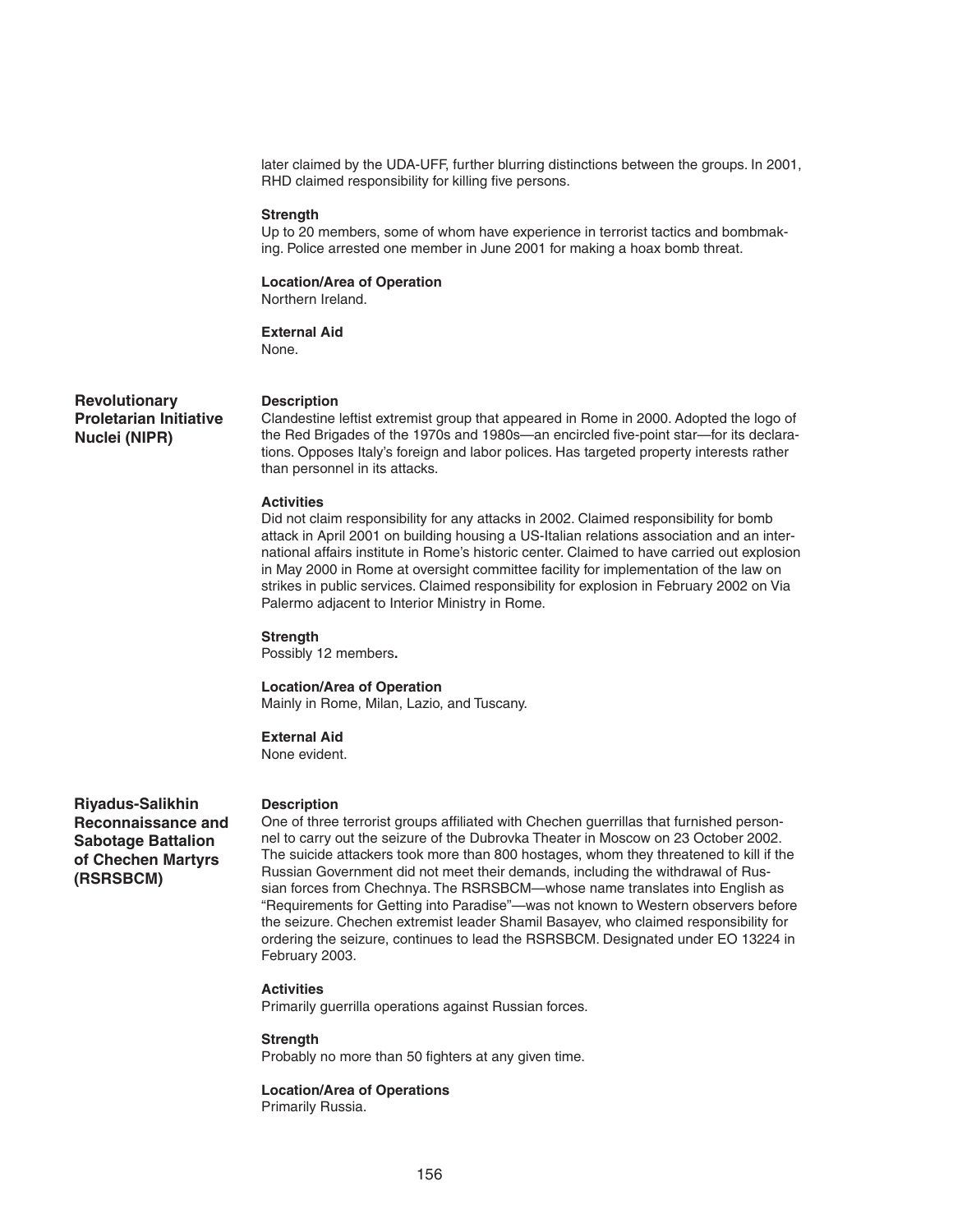#### **External Aid**

May receive some external assistance from foreign mujahidin.

**Sipah-i-Sahaba/ Pakistan (SSP)**

#### **Description**

The Sipah-I-Sahaba/Pakistan (SSP) is a Sunni sectarian group that follows the Deobandi school. Violently anti-Shia, the SSP emerged in central Punjab in the mid-1980s as a response to the Iranian Revolution. Pakistani President Musharraf banned the SSP in January 2002. In August 2002, the SSP renamed itself Millat-i-Islami, and Musharraf re-banned the group in November 2003.

#### **Activities**

The group's activities range from organizing political rallies calling for Shia to be declared non-Muslims to assassinating prominent Shia leaders.

## **Strength**

Unknown.

#### **Location/Area of Operation** Pakistan.

## **External Aid**

**Description**

Unknown.

**Special Purpose Islamic Regiment (SPIR)**

One of three terrorist groups affiliated with Chechen guerrillas that furnished personnel to carry out the seizure of the Dubrovka Theater in Moscow on 23 October 2002. The suicide attackers took more than 800 hostages, whom they threatened to kill if the Russian Government did not meet their demands, including the withdrawal of Russian forces from Chechnya. Movzar Barayev commanded the SPIR until he was killed in the October seizure, which he led. The SPIR has continued to carry out guerrilla operations in Chechnya under the leadership of another Chechen leader, Khamzat, whose true identity is not known. Designated under EO 13224 in February 2003.

#### **Activities**

Primarily guerrilla operations against Russian forces. Has also been involved in various hostage and ransom operations, as well as the execution of ethnic Chechens who have collaborated with Russian authorities.

### **Strength**

Probably no more than 100 fighters at any given time.

#### **Location/Area of Operations**

Primarily Russia.

#### **External Aid**

**Description**

May receive some external assistance from foreign mujahidin.

## **The Tunisian Combatant Group**

**(TCG)**

The Tunisian Combatant Group (TCG), also known as the Jama'a Combattante Tunisienne, seeks to establish an Islamic regime in Tunisia and has targeted US and Western interests. Founded around 2000 by Tarek Maaroufi and Saifallah Ben Hassine, the loosely organized group is associated with al-Qaida and North African extremist networks implicated in terrorist plots during the past two years. The group was designated for sanctions under UNSCR 1333 in December 2000. Belgian authorities sentenced Maaroufi to six years in 2003. Designated under EO 13224 in October 2002.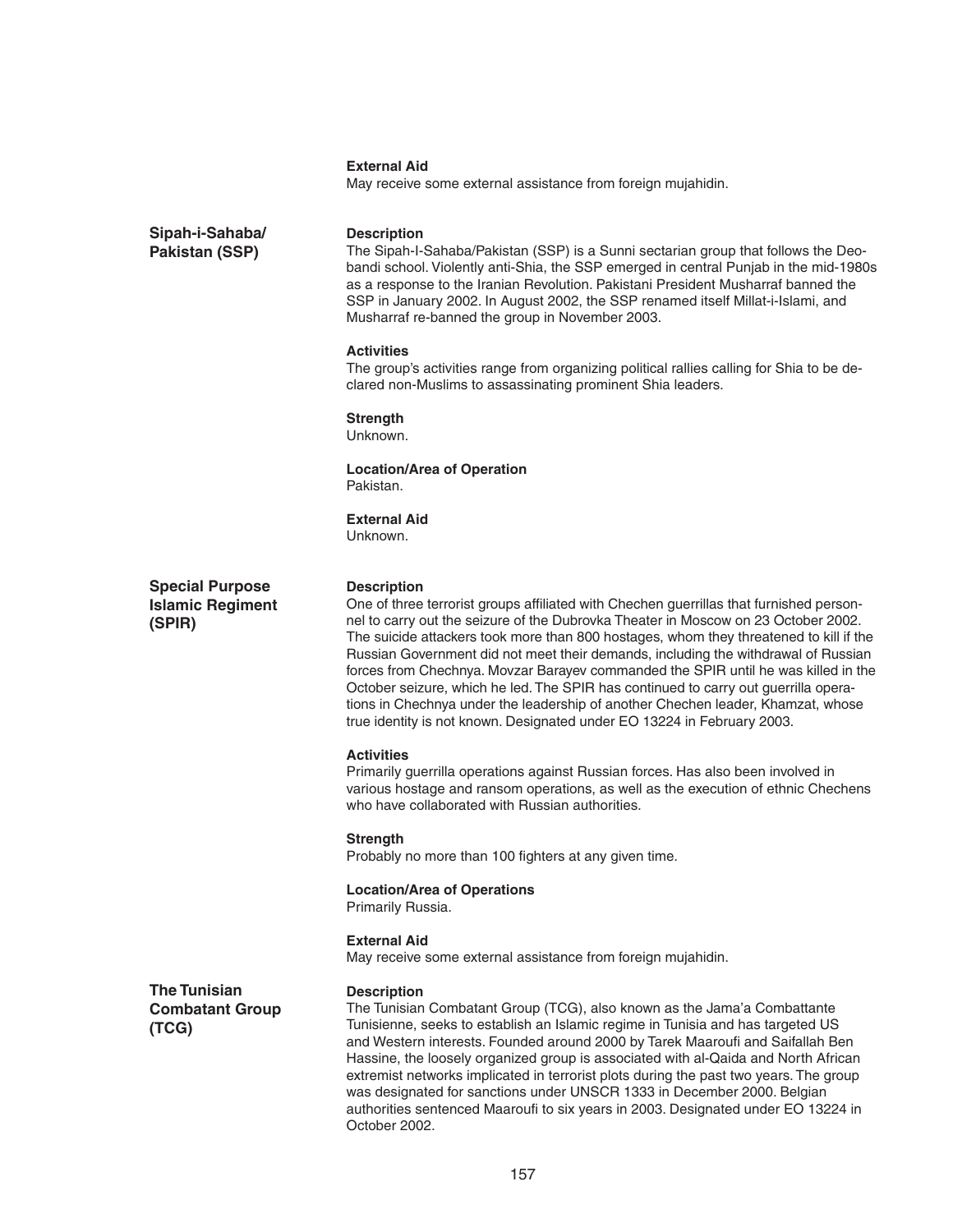Tunisians associated with the TCG are part of the support network of the broader international jihadist movement. According to European press reports, TCG members or affiliates in the past have engaged in trafficking falsified documents and recruiting for terror training camps in Afghanistan. Some TCG associates are suspected of planning an attack against the US, Algerian, and Tunisian diplomatic missions in Rome in April 2001. Some members reportedly maintain ties to the Algerian Salafist Group for Preaching and Combat.

#### **Strength**

Unknown.

## **Location/Area of Operation**

Western Europe and Afghanistan.

#### **External Aid**

Unknown.

## **Tupac Amaru Revolutionary Movement (MRTA)**

## **Description**

Traditional Marxist-Leninist revolutionary movement formed in 1983 from remnants of the Movement of the Revolutionary Left, a Peruvian insurgent group active in the 1960s. Aims to establish a Marxist regime and to rid Peru of all imperialist elements (primarily US and Japanese influence). Peru's counterterrorist program has diminished the group's ability to carry out terrorist attacks, and the MRTA has suffered from infighting, the imprisonment or deaths of senior leaders, and loss of leftist support. In 2003, several MRTA members remained imprisoned in Bolivia.

#### **Activities**

Previously conducted bombings, kidnappings, ambushes, and assassinations, but recent activity has fallen drastically. In December 1996, 14 MRTA members occupied the Japanese Ambassador's residence in Lima and held 72 hostages for more than four months. Peruvian forces stormed the residence in April 1997 rescuing all but one of the remaining hostages and killing all 14 group members, including the remaining leaders. The group has not conducted a significant terrorist operation since and appears more focused on obtaining the release of imprisoned MRTA members.

#### **Strength**

Believed to be no more than 100 members, consisting largely of young fighters who lack leadership skills and experience.

#### **Location/Area of Operation**

Peru with supporters throughout Latin America and Western Europe. Controls no territory.

#### **External Aid**

**Description**

None.

## **Turkish Hizballah**

Turkish Hizballah is a Kurdish Islamic (Sunni) extremist organization that arose in the early 1980s in response to Kurdistan Workers' Party (PKK) atrocities against Muslims in southeastern Turkey, where Turkish Hizballah seeks to establish an independent Islamic state.

#### **Activities**

Beginning in the mid-1990s, Turkish Hizballah, which is unrelated to Lebanese Hizballah, expanded its target base and modus operandi from killing PKK militants to conducting low-level bombings against liquor stores, bordellos, and other establishments that the organization considered "anti-Islamic." In January 2000, Turkish security forces killed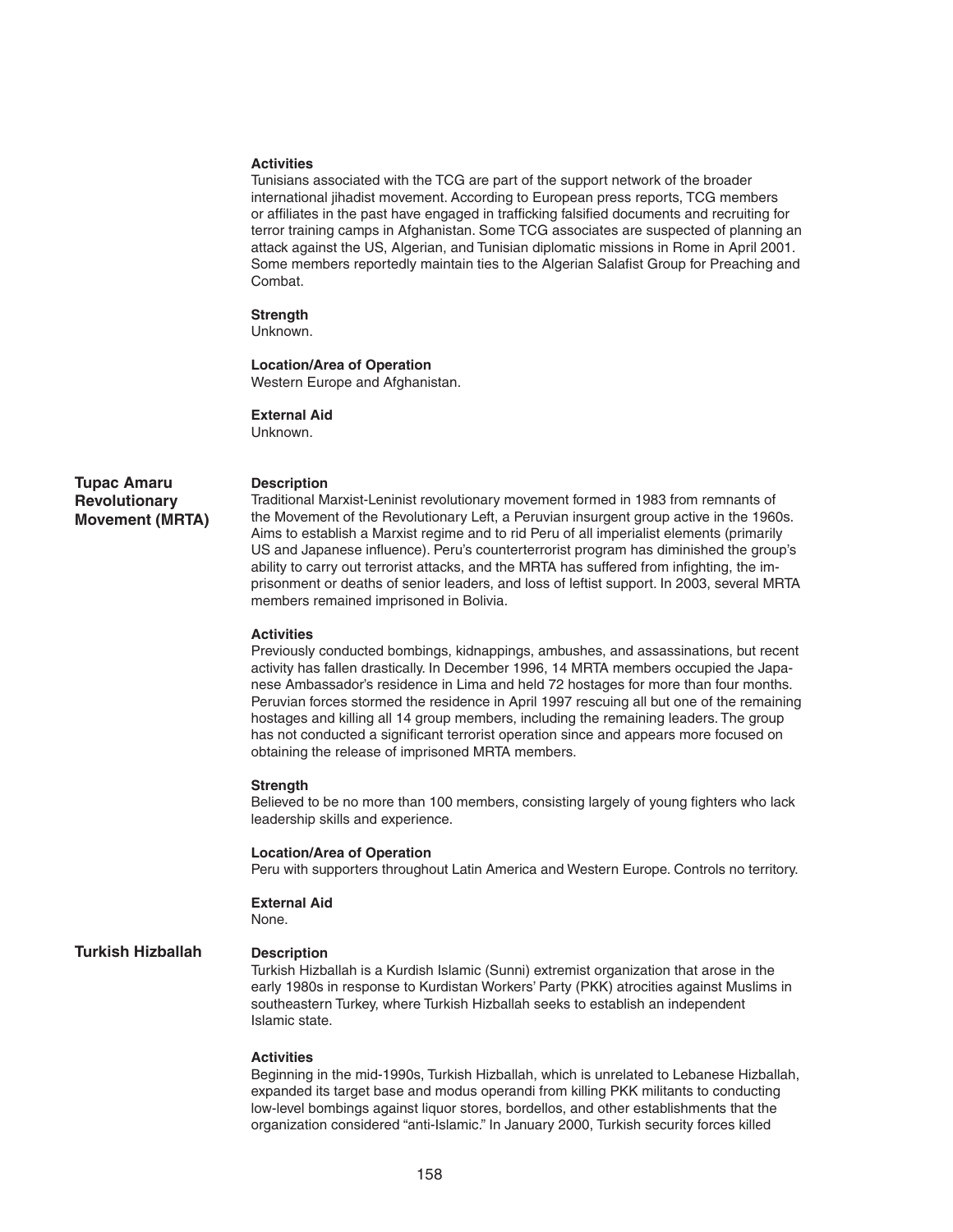Huseyin Velioglu, the leader of Turkish Hizballah, in a shootout at a safehouse in Istanbul. The incident sparked a yearlong series of counterterrorist operations against the group that resulted in the detention of some 2,000 individuals; authorities arrested several hundred of those on criminal charges. At the same time, police recovered nearly 70 bodies of Turkish and Kurdish businessmen and journalists that Turkish Hizballah had tortured and brutally murdered during the mid-to-late 1990s. The group began targeting official Turkish interests in January 2001, when its operatives assassinated the Diyarbakir police chief in the group's most sophisticated operation to date. Turkish Hizballah did not conduct a major operation in 2003 but is probably attempting to reorganize.

#### **Strength**

Possibly a few hundred members and several thousand supporters.

#### **Location/Area of Operation**

Turkey, primarily the Diyarbakir region of southeastern Turkey.

#### **External Aid**

Unknown.

## **Ulster Defense Association/Ulster Freedom Fighters (UDA/UFF)**

## **Description**

The Ulster Defense Association (UDA), the largest loyalist paramilitary group in Northern Ireland, was formed in 1971 as an umbrella organization for loyalist paramilitary groups such as the Ulster Freedom Fighters (UFF). Today, the UFF constitutes almost the entire UDA membership. The UDA/UFF declared a series of cease-fi res between 1994 and 1998. In September 2001, the UDA/UFF's Inner Council withdrew its support for Northern Ireland's Good Friday Agreement. The following month, after a series of murders, bombings, and street violence, the British Government ruled the UDA/UFF's cease-fire defunct. The dissolution of the organization's political wing, the Ulster Democratic Party, soon followed. In January 2002, however, the UDA created the Ulster Political Research Group to serve in a similar capacity. Designated under EO 13224 in December 2001.

#### **Activities**

The UDA/UFF has evolved into a criminal organization involved in drug trafficking and other moneymaking criminal activities. In February of 2003, the UDA/UFF declared a 12-month cease-fire but refused to decommission its weapons arsenal until Republican groups did likewise and emphasized its continued disagreement with the Good Friday accords. Even though numerous attacks on Catholics were blamed on the group, the UDA/UFF did not claim credit for any attacks and in August reiterated its intention to remain militarily inactive. The group has been involved in an internecine war with other loyalist groups for the past several years, which has lead to the deaths of numerous members of the organization. In January 2002, the UDA/UFF called for an end to sectarian violence; in the preceding months, the UDA had been blamed for more than 300 bombings and shootings against Catholics in Belfast. Nevertheless, the UDA/ UFF continued its attacks against Catholics, as well as those seen as a threat to its criminal enterprises. The UDA/UFF admitted responsibility for the murder of a Catholic postman in January 2002, an attack also claimed by the Red Hand Defenders, a group used as a cover name by some UDA/UFF elements. The UDA also was blamed for a drive-by shooting that wounded three Catholics in September. Johnny Adair, the only person ever convicted of directing terrorism in Northern Ireland, was a leading UDA member until September 2002 when he was expelled from the group because of his growing ties to the LVF.

#### **Strength**

Estimates vary from 2,000 to 5,000 members, with several hundred active in paramilitary operations.